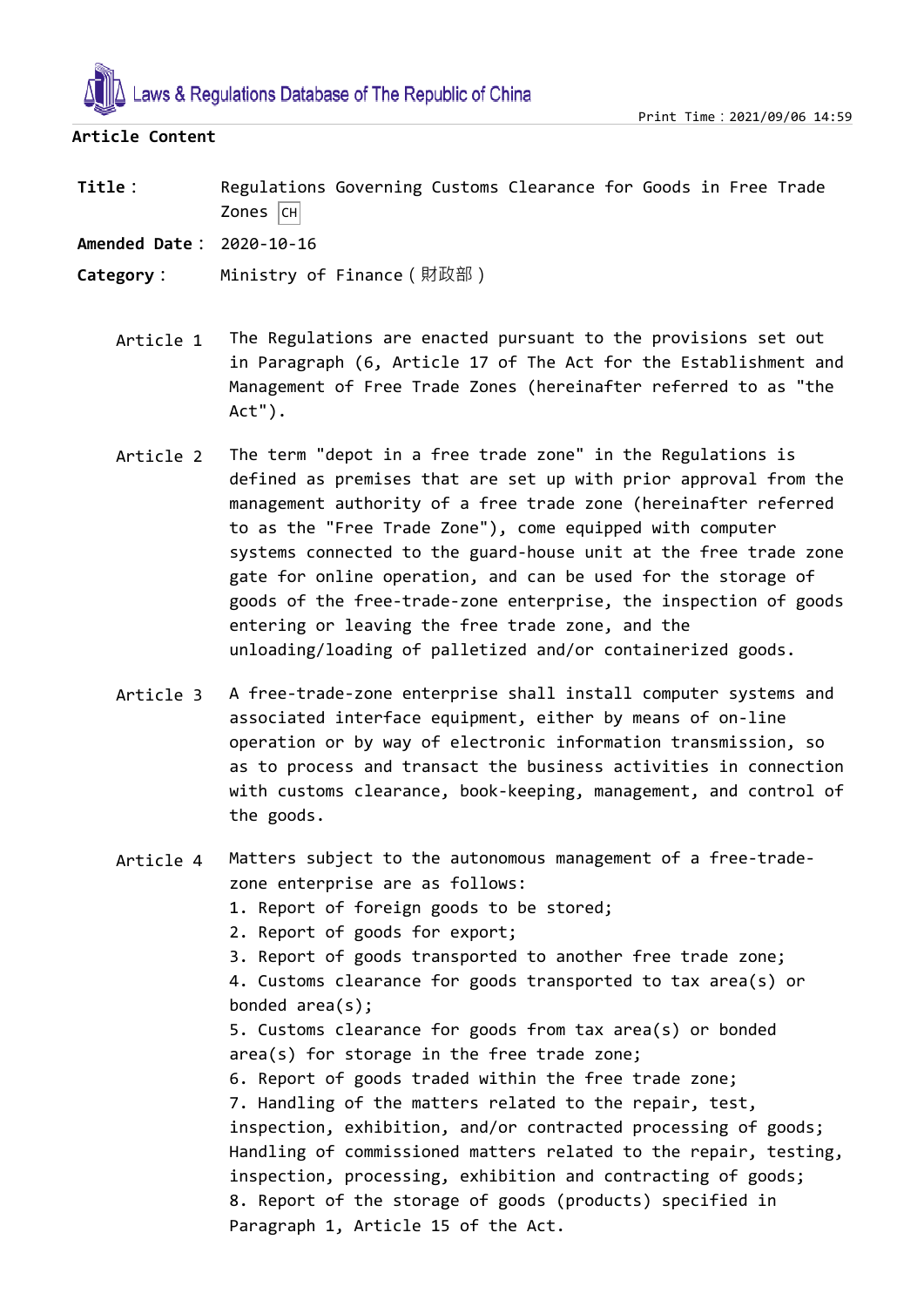Article 5 9. Report of goods (products) exported to foreign countries as specified in Article 16, Paragraph 1 of the Act; 10. Bookkeeping processing for goods and self-use machinery and equipment; 11. Management of goods under monthly consolidated declaration incoming to and outgoing from the zone/factory; 12. Conduct of inventory operations, and preparation and submission of inventory lists, and final financial statements; 13. Disposal of waste articles, scraps, and the useful portion thereof; 14. Measures to be taken upon theft or damage (from disasters) of goods (products) and other articles; 15. Gate access control; 16. Management of the operations related to the production/manufacture, logistics, and warehousing of goods, and other activities within the premises of a factory (or any other shop floor); 17. Cargo sealing and canceling of accounts after verification operations; 18. Report of short discharge, over-discharge, short loading or over-loading of cargoes; 19. Cargo processing, reconditioning, packaging, marking affixing or correcting and/or shipping carton/box serial number processing; 20. Sample inspection, sampling, and survey operations; 21. Inspection of incoming and/or outgoing empty containers; 22. Storage of computer data related to customs clearance, bookkeeping, management and control of the goods; 23. Report of any illegal, law-violating and/or extraordinary event; 24. Compliance with regulations governing labeling of origin of goods; 25. Handling of matters related to cross-region movement of containers (goods) carried by the dedicated transportation means (dedicate fleet vehicles) of the Free Trade Zones; and 26. Other matters for observation as stipulated by the management authority of a free trade zone or the Customs. The reporting procedures with the Customs pursuant to Paragraph 1, Article 17 of the Act are as follows: 1. For foreign goods that are incoming to the free trade zone for storage, the free-trade-zone enterprise shall report, by means of electronic transmission of the declaration sheet, to the Customs, and may effect such storage operation only after having received, through on-line computer transmission, a reply

> 2. Where a free-trade-zone enterprise exports goods overseas, the exporter of such goods shall, after such goods have been

from the Customs showing its registration of the said report.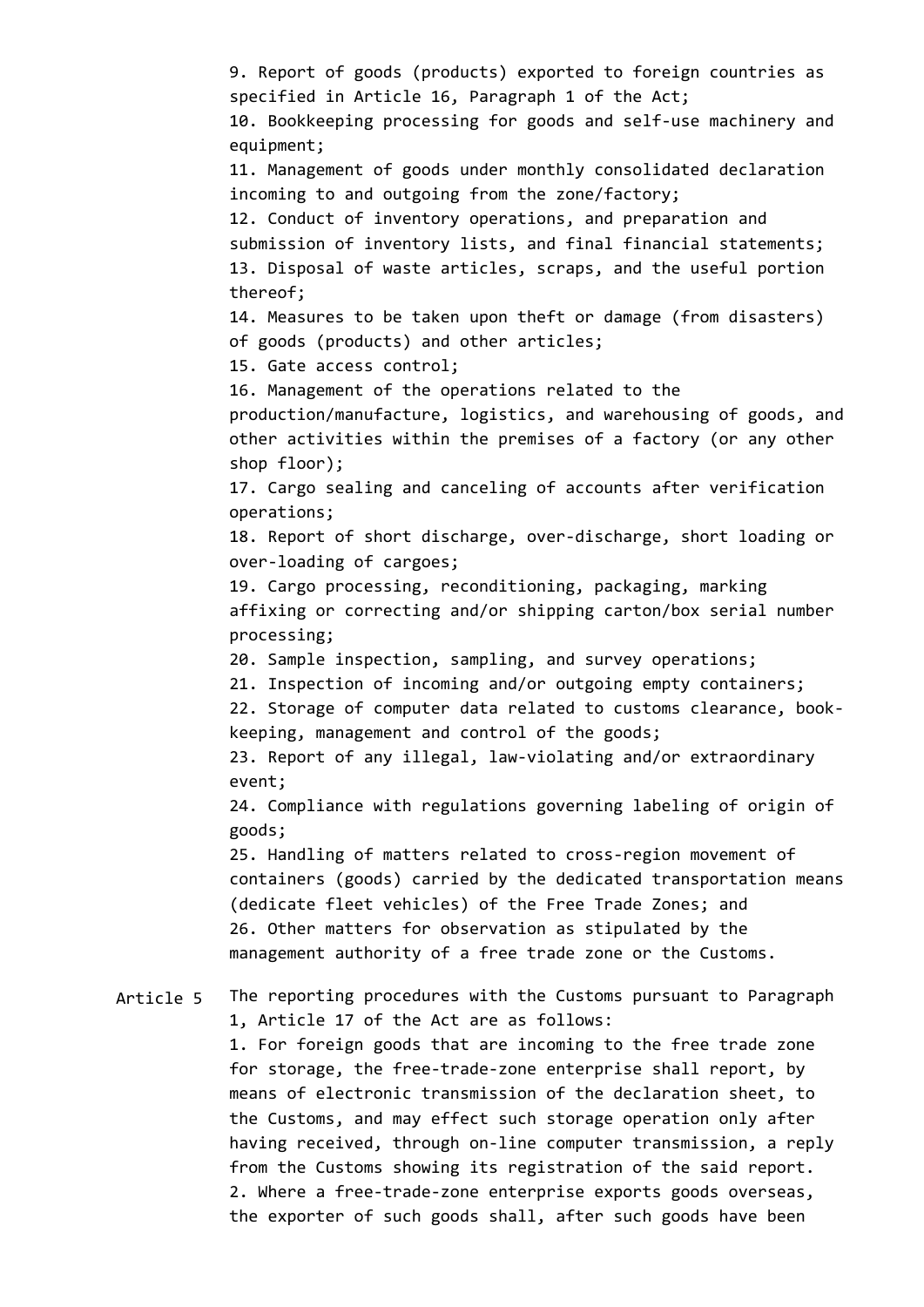stored in a Depot in the free trade zone, report, by means of electronic transmission of the declaration sheet, to the Customs, and may load such goods for export on board the shipping vessel (aircraft) only after having received, through on-line computer operation, a reply from the Customs showing its registration of such report.

3. Where a free-trade-zone enterprise transports any goods to another free trade zone, the free-trade-zone enterprise shall, after such goods are stored in a Depot in the free trade zone, report, by means of electronic transmission of the declaration sheet, to the Customs for trans-shipment of the goods, and may effect the entry or exit of the same only after having received a reply, through on-line computer operation, from the Customs showing its registration of such report.

Any goods as set forth in Subparagraph 2 of the preceding Paragraph and meeting either of the following requirements may be exempt from being stored in a Depot in the free trade zone: 1. Where the goods fall under the scope of goods as defined in Article 30 of "The Guidelines for Examination and Inspection of Import and/or Export Goods"; or

2. Where the goods belong to one of the manufacturers defined in Article 9 of "The Guidelines for Examination and Inspection of Import and/or Export Goods", and in addition thereto, the premises of the manufacturer are equipped with computer equipment capable of making on-line access to the Container Dynamic Status System maintained by the management authority of the free trade zone as well as the warehousing and cargo examination/inspection facilities as approved by the Customs. 3. The free-trade-zone enterprise sold its goods to the international routes ships used as fuel (oil) or exclusive materials (including daily necessities of the ship/crew).

Article 6 The customs clearance procedures with the Customs pursuant to Paragraph 2, Article 17 of the Act are as follows: 1. Where a free-trade-zone enterprise transports any goods to a tax area or a bonded area, the duty-payer shall, after such goods have been stored in a Depot in the free trade zone, report by electronic transmission of the declaration sheet to the Customs in accordance with the relevant importation regulations, and may transport such goods out of the free trade zone only after having completed the customs clearance procedure and having obtained a release message, and shall comply with the relevant regulations governing the importation and the storage of foreign goods in bonded areas.

> 2. For any goods transported from a tax area to a free-tradezone enterprise, the exporter of the goods shall, after such goods have been stored in a Depot in the free trade zone, report, by means of electronic transmission of the declaration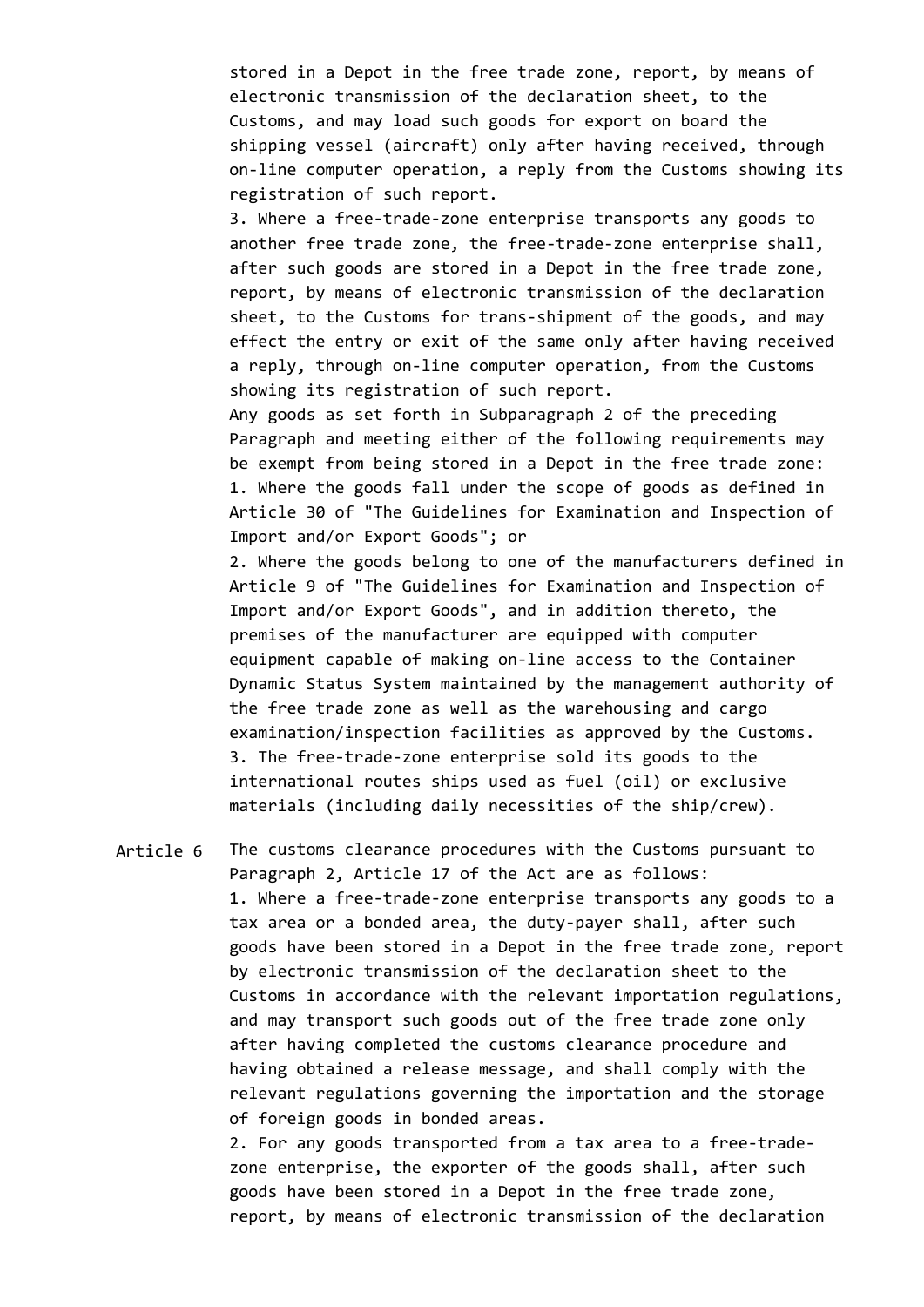sheet to the Customs, and shall, after having completed the export clearance procedures and obtained a release message in accordance with relevant exportation regulations, deliver the goods to the free-trade-zone enterprise. However, in the case that the exporter of the goods does not seek to apply for duty drawback, and the goods conform to the relevant exportation regulations, the goods may be delivered directly to the freetrade-zone enterprise against the relevant commercial invoice or manifest. Where the goods entered from a tax area are stored in a Depot in a free trade zone for direct export, the exporter of such goods shall report by means of electronic transmission of the declaration sheet to the Customs, and shall then complete the export customs clearance procedures and obtain a release message before loading such goods on board the shipping vessel (aircraft) for export.

3. For any goods which are transported from a bonded area to a free-trade-zone enterprise, the exporter of the goods shall report by electronic transmission of the declaration sheet to the Customs in accordance with the relevant regulations governing bonded goods, and may deliver the goods to the freetrade-zone enterprise only after having completed the export customs clearance procedures and having obtained a release message in accordance with the relevant exportation regulations. Bonded goods transported from a bonded area stored in a Depot in a free trade zone for direct export thereof; to this end, the exporter of such goods shall report, by electronic transmission of the declaration sheet to the Customs in accordance with relevant regulations governing bonded goods, and shall complete the customs clearance procedures and obtain a release message in accordance with relevant exportation regulations before loading the goods on board the shipping vessel (aircraft) for export.

- Article 7 In the case of transactions conducted among free-trade-zone enterprises within the free trade zone in accordance with Paragraph 3, Article 17 of the Act, the free-trade-zone enterprise shall report such transactions to the Customs by electronic transmission of the declaration sheet.
- Article 8 After permit for establishing a free-trade-zone enterprise is approved, if self use machinery and equipment need to be stored during the establishment period, an application shall be filed with Customs for issuance of a temporary control number by presentation of the approval document from the management authority of the free trade zone. Customs declaration (clearance) procedures shall also be carried out in accordance with Articles 5 and 6, and a register shall be established recording such information as names, specifications, model numbers and quantities for inspection by Customs.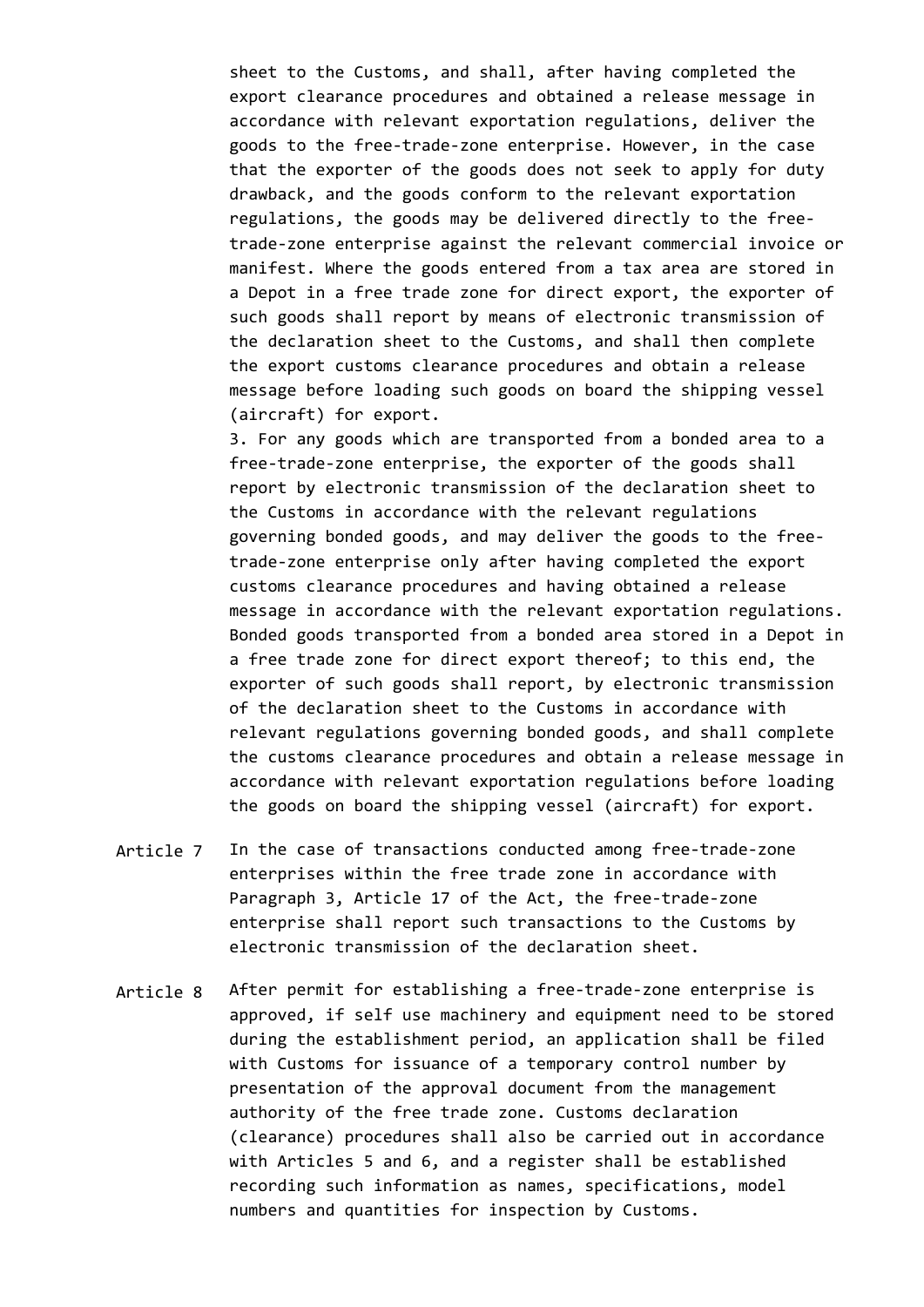Article 9 A free-trade-zone enterprise that transports duty-free goods to a processing contractor located in a tax area or a bonded area shall file an application with the local Customs office, attaching an application form for commissioned processing, an agreement, a factory registration document of the contractor, a description or drawing of processing, the bill of materials to be used and a description about the operation of the outsourcing incoming/outgoing account write-off system. After the application is approved, the tax payment guarantee may be exempted. As required, Customs will form a review committee with relevant authorities to perform the review. For applications approved to obtain outsourced processing services from a contractor located in a tax area or a bonded area, the customs clearance procedures as set forth in Article 6 hereof shall be completed, or a monthly consolidated declaration shall be made for the goods transported to or returned from a tax area or a bonded area, and the same shall be registered in the relevant accounting books and records accordingly. For the storage of foreign goods awaiting for commissioned processing referred to in Paragraph 1, the free-trade-zone enterprise may, after having reported to Customs by electronic transmission of the declaration sheet in accordance with the relevant importation regulations and having obtained a release message when completing the customs clearance procedures, transport such goods directly to a tax area or a bonded area without shipping them into the free trade zone. The provisions of Paragraph 1, Article 22 of Regulations Governing the Examination of Imported or Exported Goods shall apply mutatis mutandis to cases of short shipment or over shipment. A commissioned processing contractor located in a tax area or a bonded area shall be limited to a factory that has completed the factory registration procedure, and the scope of its manufacturing business shall cover the manufacturing task commissioned to it. An exclusive storage area shall be made available for storing the goods to be processed under the relevant processing contract, and stock record cards shall be made available for registering thereon the quantity stored, released and inventoried of the duty-free goods therein, as well as for future inspection. The goods undergoing the commissioned processing shall be

limited to those other than controlled goods. A commissioned contractor located in a tax area may request a duty refund for the raw materials to be used during the processing procedure pursuant to the Regulations Governing Offsetting and Refund of Duties and Taxes on the Raw Materials of Export Products, except for the conditions set forth in Paragraph 2, Article 26 of the Act; a commissioned contractor located in a bonded area may make a request for the write-off from the property account of the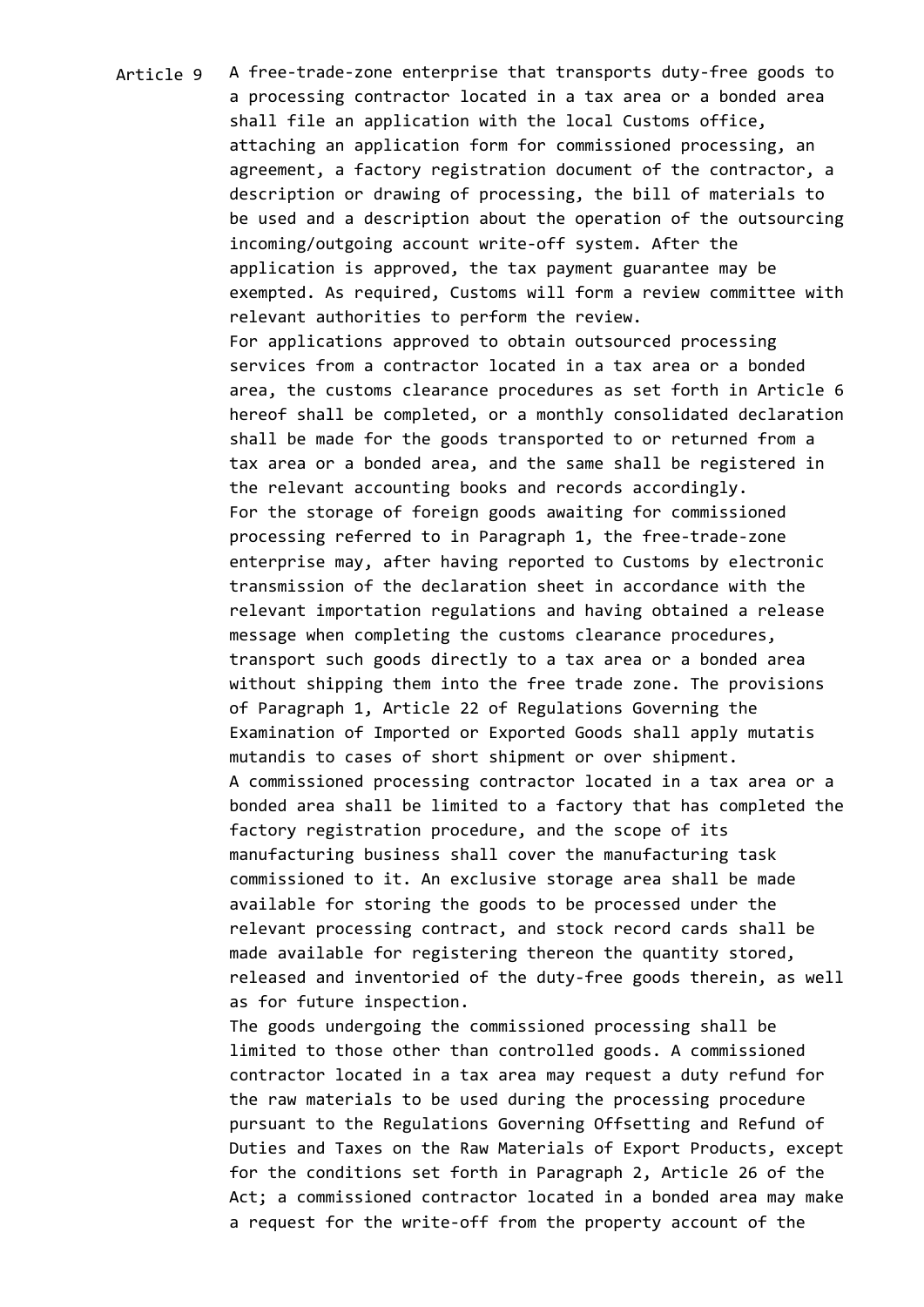bonded raw materials to be used during the processing procedure. To process, review and approve the applications for commissioned processing referred to in Paragraph 1, Customs may delegate the management authority of the free trade zone to perform such matters. The management authority shall inform Customs of the results of its review along with the relevant documents.

Article 10 For a free-trade-zone enterprise that transports duty-free goods to a tax zone or bonded zone for commissioned repair, inspection and/or testing, an application form shall first be completed and submitted to the local Customs office, together with the agreement, company uniform tax number, description or drawing of repair, inspection and testing, bill of materials to be used and description of the operation of the incoming/outgoing account write-off system. In case of emergency for repair of any machinery and/or equipment, the foregoing application shall be filed within two days from the day following the date on which said machinery or equipment is released from the free trade zone.

> Where a free-trade-zone enterprise has been approved to transport any duty-free goods to a tax area or a bonded area for repair, inspection and/or testing, the procedures for transporting the duty-free goods to and back from a tax area or a bonded area shall be realized in accordance with the customs declaration procedure under Article 6 or with monthly consolidated declaration and registration of relevant accounting books and records.

The scope of business of a processing contractor located in a tax area or a bonded area who is commissioned to provide outsourced repair, inspection and/or testing shall cover the items of services commissioned to it. An exclusive storage area shall be made available for the storage of the commissioned goods, and stock record cards shall be provided for recording thereon the stored, released and inventoried quantity of the duty-free goods for future inspection.

Duty-free goods that are approved to be transported to a tax area or a bonded area for repair and returned to the free-tradezone enterprise upon completion shall refer to the main body of the good(s) for repair and the parts and components required for repair.

To process, review and approve the applications for commissioned repair, inspection and/or testing referred to in Paragraph 1, Customs may delegate the management authority of the free trade zone to perform such matters. The management authority shall inform Customs of the results of its review along with the relevant documents.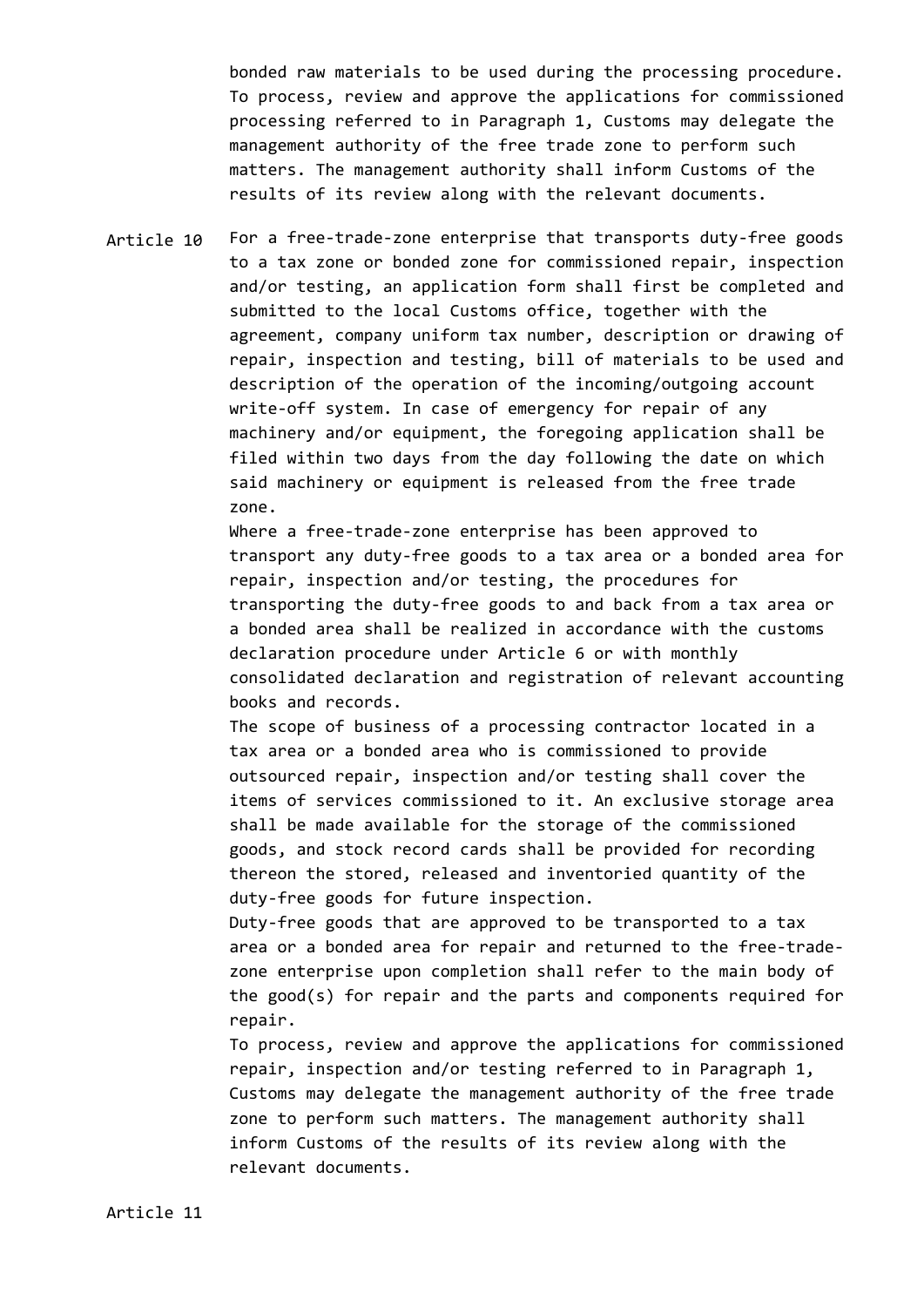With the approval of the local Customs office, a free-trade-zone enterprise may accept the commissioning of a contractor in a tax zone, bonded zone or free trade zone to perform processing, repair, inspection and testing tasks. The inward and outward transportation of goods under the previous paragraph shall be in accordance with the customs declaration (clearance) procedure under Subparagraph 3, Paragraph 1 of Article 5, Articles 6 and 7 or with monthly consolidated declaration and registration of relevant accounting books and records.

The task commissioned to the free-trade-zone enterprise that performs any undertaking included in the first paragraph must be consistent with the business scope of the enterprise. Any enterprise performing processing must also carry out factory registration. However, for simple processing, factory registration may be waived.

When the free-trade-zone enterprise commissioned to perform any task under the first paragraph by any contractor in a tax zone ships the goods back to the tax zone without adding any non-taxed raw material, taxes shall be levied in accordance with Paragraph 1, Article 23 of the Act.

Before the free-trade-zone enterprise commissioned to perform any task under the first paragraph by any contractor in a bonded zone or free trade zone ships the goods without adding any non-taxed raw material, a bill of the materials used shall be prepared and filed with Customs as proof for an account write-off.

- Article 12 A free-trade-zone enterprise may complete an application form for transporting goods out of the free trade zone for exhibition, and submit relevant supporting documents to the Customs and apply to the Customs for transporting duty-free goods to a tax area for exhibition. When the duty-free goods transported to a tax area for exhibition in the preceding paragraph are shipped to the tax zone and back from the tax zone, the customs clearance procedures set forth in Article 6 shall be complied with and such goods shall be registered in the relevant accounting books and records accordingly.
- Article 13 A free-trade-zone enterprise may apply to Customs to export goods to a tax area or a bonded area or to import goods from a tax area or a bonded area with the customs clearance procedures henceforth to be effected on a monthly consolidated declaration basis. However, the manufacturer in the bonded area shall first be qualified to implement the monthly consolidated declaration and thereafter may transport the goods to or from the bonded area.

A free-trade-zone enterprise that transports goods to a tax zone or that is commissioned by a contractor in a tax zone to perform processing, repair, inspection or testing without adding nontaxed raw material shall, if approved by Customs to file a monthly consolidated declaration, furnish an adequate guarantee deposit or security and may thereafter transport the goods out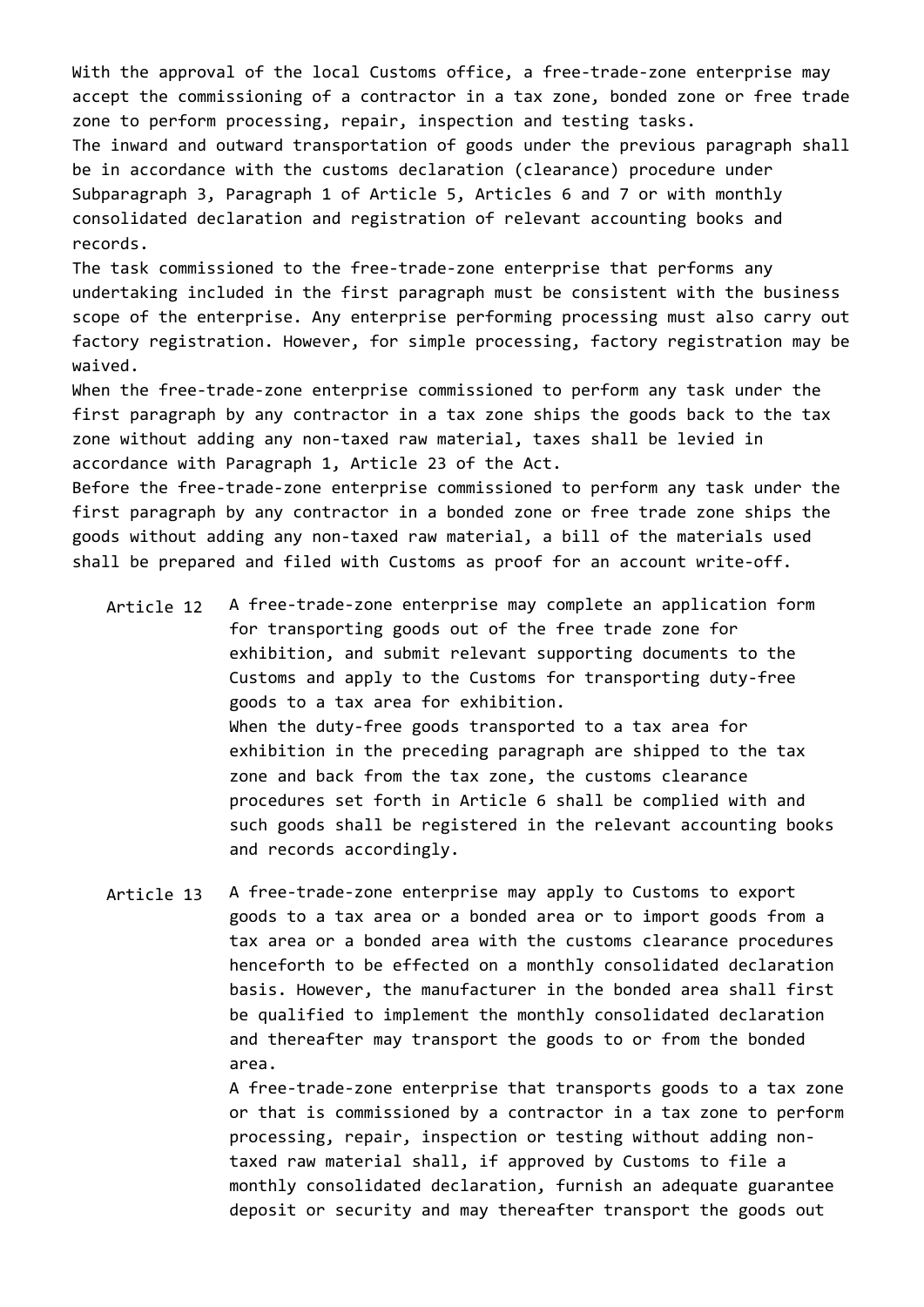of the free trade zone with an aggregate value under the ceiling of said deposit or security. However, this provision shall not apply to the goods transported out of a free trade zone for repair, testing, inspection or outsourced processing. A free-trade-zone enterprise having been approved by Customs to process a monthly consolidated declaration shall, prior to the entry or release of goods, file an application with Customs to process the entry and release of goods on a monthly consolidated declaration basis, and upon approval of Customs, the said freetrade-zone enterprise may, based on the approval notice from Customs and relevant documents, proceed with the entry or release of the goods and keep details of the accounting records thereof accordingly. Prior to the 15th day of the following month, a consolidated customs declaration form along with the Container (Cargo) Note, packing list, transaction certificate, and other related documents shall be presented to Customs for the customs clearance process; the entry/release date of the last lot of such goods shall be regarded as the import/export date.

The monthly consolidated declaration shall not apply to any of the following goods:

1. The goods (products) as specified in Article 15 of the Act; 2. The goods (products) subject to the applicable import/export control rules and regulations;

3. Automobiles and motorcycles; however, this requirement is not applicable to those enterprises approved under Article 9 that send automobiles (motorcycles) out of the free trade zone to process and then have the automobiles and motorcycles returned to the free trade zone;

4. The goods subject to tariff quotas;

5. The goods subject to special safeguard measures;

6. The goods to be transported to a tax area and subject to a commodity tax;

7. The goods(products) to be transported to a tax area for exhibition; or

8. Other goods not suitable for monthly consolidated declaration as designated by the Customs, per its public notice. When the goods of a free-trade-zone enterprise, having been approved by Customs to process a monthly consolidated declaration, are transported out of and back to the free trade zone, the content of the Container (Cargo) Note, packing list, transaction certificate, and other related documents shall be consistent with such goods.

In the case that a customs clearance case processed on a monthly consolidated declaration basis is found to contain any false or incorrect information, the case shall be handled in accordance with the provisions set forth in Paragraph 2, Article 38 of the Act.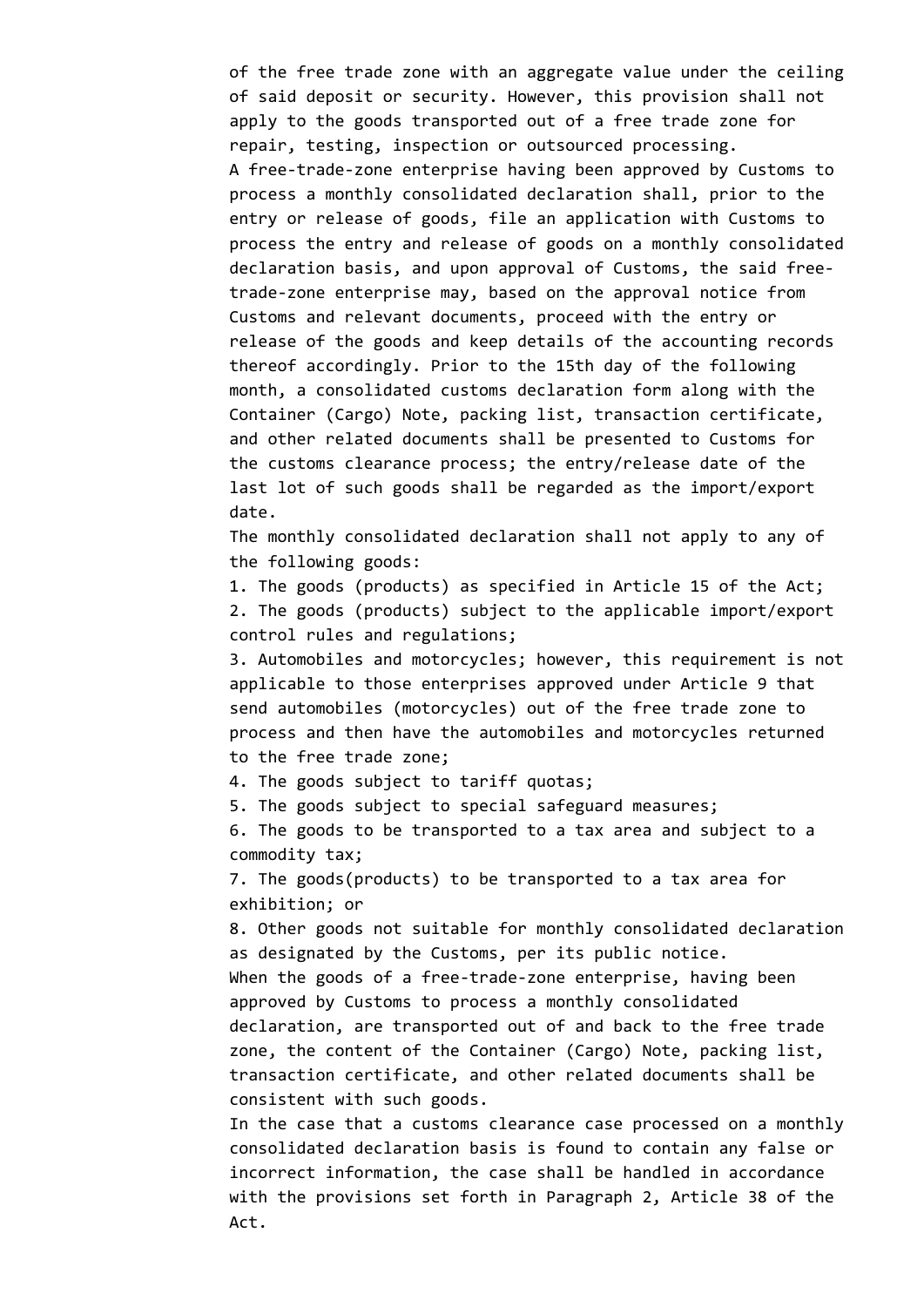- Article 14 Where the goods are transported by a free-trade-zone enterprise to another free trade zone pursuant to Subparagraph 3, Paragraph 1 of Article 5, or the cases are reported to the Customs pursuant to the Article 7 stipulating the transactions conducted within the free trade zone, except for the goods (products) set forth in the Article 15 of this Act, the free-trade-zone enterprise may apply to the Customs to use the monthly consolidated declaration procedures. The free-trade-zone enterprise having been approved to implement monthly consolidated declaration shall process the entry/release of goods into/from the zone (factory) and report the goods to the Customs under Paragraph 3 of the preceding Article; moreover, the entry/release date of the last lot of goods shall be deemed as the import/export date. Where the cases reported on a monthly consolidated declaration basis are found to contain any false or incorrect information, such cases shall be handled in accordance with the provisions set forth in Paragraph 1, Article 38 of the Act.
- Article 15 Under any of the following circumstances, a free-trade-zone enterprise shall declare supplementary payment of import duty with the Customs:

1. Where the free-trade-zone enterprise has discovered on its own that the stored goods are lost due to theft under Paragraph 2, Article 18 of the Act;

2. Where the free-trade-zone enterprise has discovered during its inventory check that the quantity of the stored goods is less than that recorded in the books under Paragraph 2, Article 20 of the Act;

3. Where any duty-free goods shipped to a tax area for repair, test, inspection, contracted processing, or exhibition pursuant to Paragraphs 1 and 4, Article 25 of the Act have not been shipped back to the free trade zone within six months from the approval date;

4. Where an extension is approved pursuant to Paragraph 3, Article 25 of the Act, but the duty-free goods are not shipped back to the free trade zone before the expiration of the extension deadline; or

5. Where any goods originally transported into the free trade zone by a free-trade-zone enterprise for its operational use have been used for non-operational purposes under Article 30 of the Act.

The six-month period set forth in Subparagraph 3 of the preceding paragraph shall commence from the day following the goods customs clearance date. However, for the goods transported out of the free trade zone on the monthly consolidated declaration basis, the six-month period shall commence from the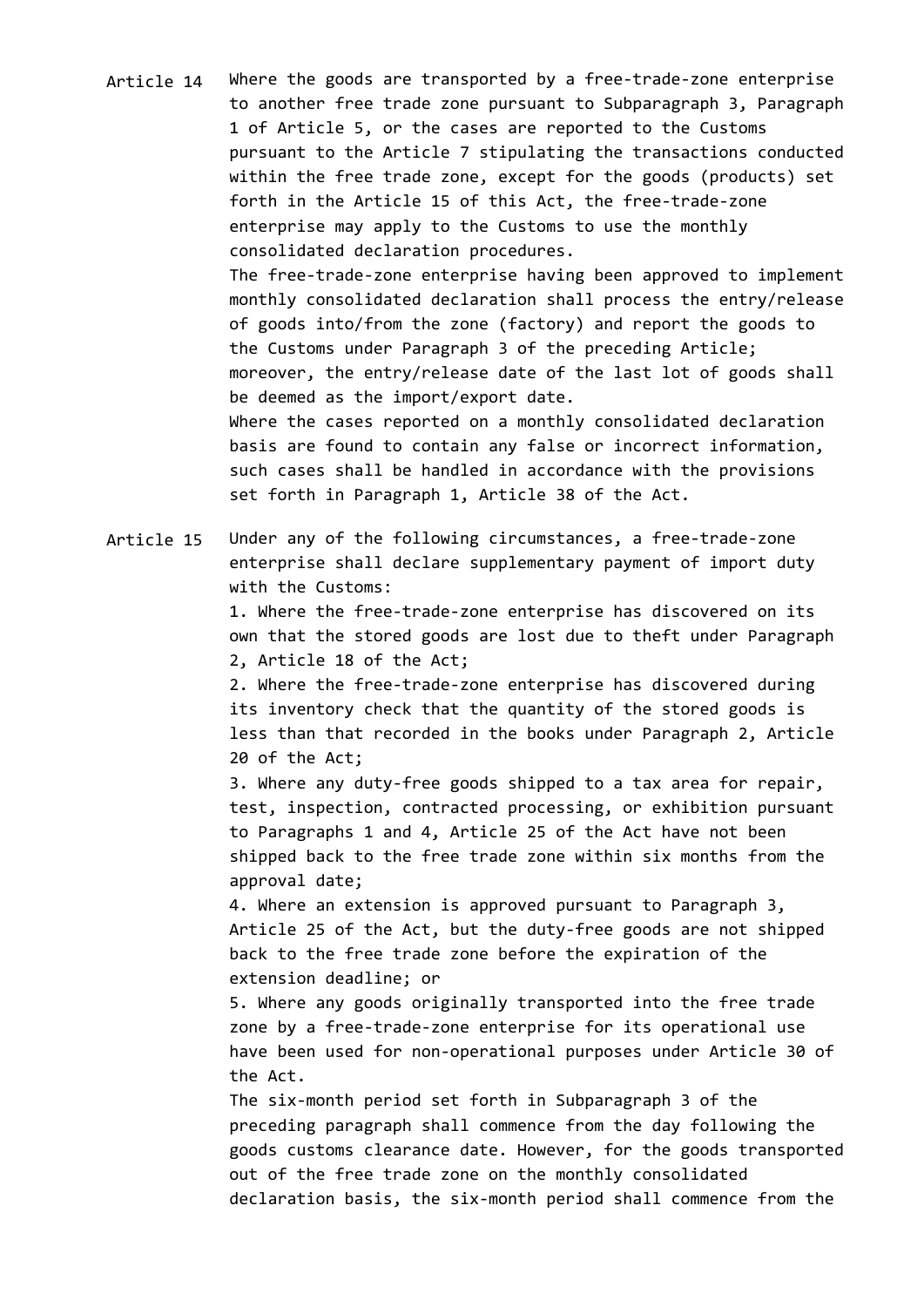day following the date when the goods are transported out of the free trade zone.

Article 16 Where any goods are shipped to a domestic tax area or bonded area by a free-trade-zone enterprise under Paragraph 1 of Article 23 or Article 27 of the Act, the applicable tariff number and import regulations shall be designated according to the form of the goods at the time when they are shipped from the free trade zone, and the import duty and fees shall be assessed or exempted in accordance with the relevant applicable regulations. The date of the application for the tariff number, the tariff rate, and the import regulations shall be the date of the declaration to the Customs.

> The term "added value" as referred to in proviso of Paragraph 1, Article 23 of the Act shall mean the customs value of the goods to be shipped to a tax area by a free-trade-zone enterprise less the untaxed imported raw materials, the bonded domestic raw materials and the tax-rebated domestic raw materials used on the goods, and the value of the semi-finished goods. Where the goods are shipped to a tax area by a free-trade-zone

enterprise, the levy of a tariff shall conform to the following principles:

1. Where the processed or manufactured goods are to be transported to a tax area, a tariff shall be levied according to the proviso of Paragraph 1, Article 23 of the Act on the balance of the customs value of the goods in the form when transported out of the free trade zone less the added value available in the free trade zone. However, in the event of a failure to present the relevant documents for Customs verification and inspection of the added value available in the free trade zone as stipulated in the regulations, a tariff shall be levied on the balance of the customs value of the goods in the form when transported out of the free trade zone less an amount equal to 30% thereof.

2. Where the reconditioned or simply processed goods are to be transported to a tax area, a tariff shall be levied on the amount of the customs value of the goods in the form when transported out of the free trade zone less the added value available in the free trade zone.

3. Where the imported goods are to be transported to a tax area in their original form, the evaluation of the customs value of the goods shall be processed pursuant to the Customs Act and related regulations.

Article 16-1 When goods transported from a free trade zone to a tax area are found to have been damaged or not conforming to specifications and quality as stated in the original contract, thereby necessitating compensation or replacement by the original free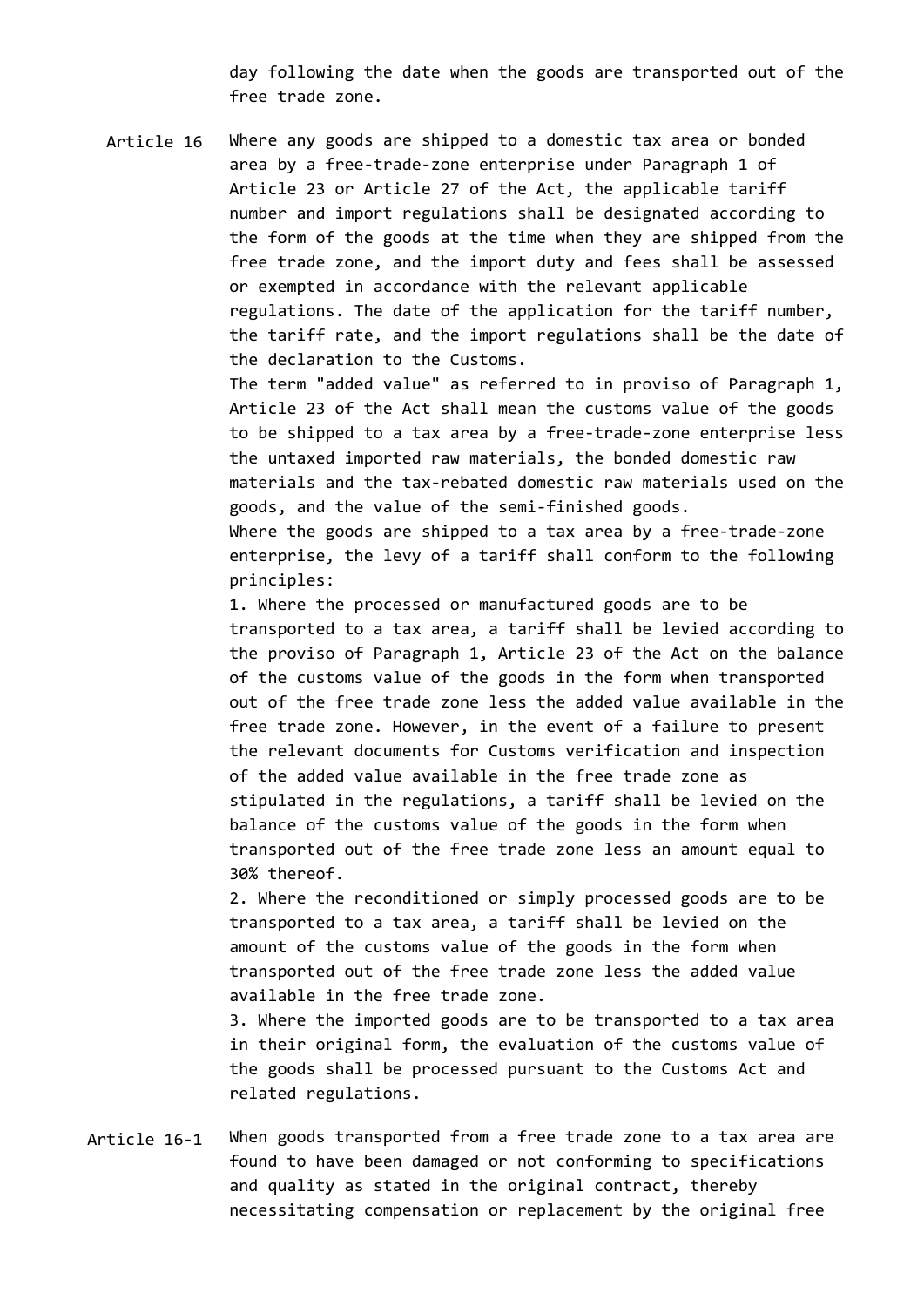trade zone enterprise, the compensation or replacement goods shall be exempt from duty on the condition that the situation is reported to Customs within one month commencing from the date following the release of the original goods transported to the tax area. The provisions of Article 41 and Paragraph 1 of Article 42 of the Enforcement Rules of the Customs Act shall apply mutatis mutandis to the documents required for the aforementioned report

Article 17 Goods to be exported from a free trade zone shall be transferred to maritime (air) express handling units with prior approval of Customs, and customs clearance procedures of the aforementioned goods shall be governed by the Regulations Governing Customs Clearance Procedures for Maritime (Air) Express Consignments. The regulations governing any export goods of a free-trade-zone enterprise transferred to maritime (air) express handling units mentioned in the preceding paragraph shall be announced and implemented in different phases by Customs Administration.

and its operating procedures .

Article 18 The free-trade-zone enterprise shall attend to the following bookkeeping matters related to the storage and collection of goods pursuant to Paragraph 2, Article 18 of the Act: 1.Upon storage of goods in or collection of goods from a depot, an account of the goods shall be recorded in two separate accounting books maintained respectively for the goods to satisfy sales requirements and for the machinery and equipment for its own use.

> 2.The entries to be recorded in such accounting books shall include the material number, the name, the type/model number and specifications of the goods, the depot's receipt/warrant number for incoming/outgoing goods, export/import zone or intra-area transaction certificate number, the date and time of storage into/collection from the depot, the quantity of the goods received/released by the depot, and the balance of the goods in stock.

3.Machinery or equipment for personal use may be written off from the property account after five (5) years from the date of its entry into the free trade zone. Such goods shall still be registered in the relevant accounting books and records if not released from the free trade zone yet.

4.The account record of any consumable material for machinery and equipment for personal use shall be written off against the quantity used thereof, with prior approval from Customs. 5.If the bill of the materials used cannot be prepared for parts and components used for operational goods in storage for repair purposes due to special circumstances, an explanatory document should be attached to an application to be filed with Customs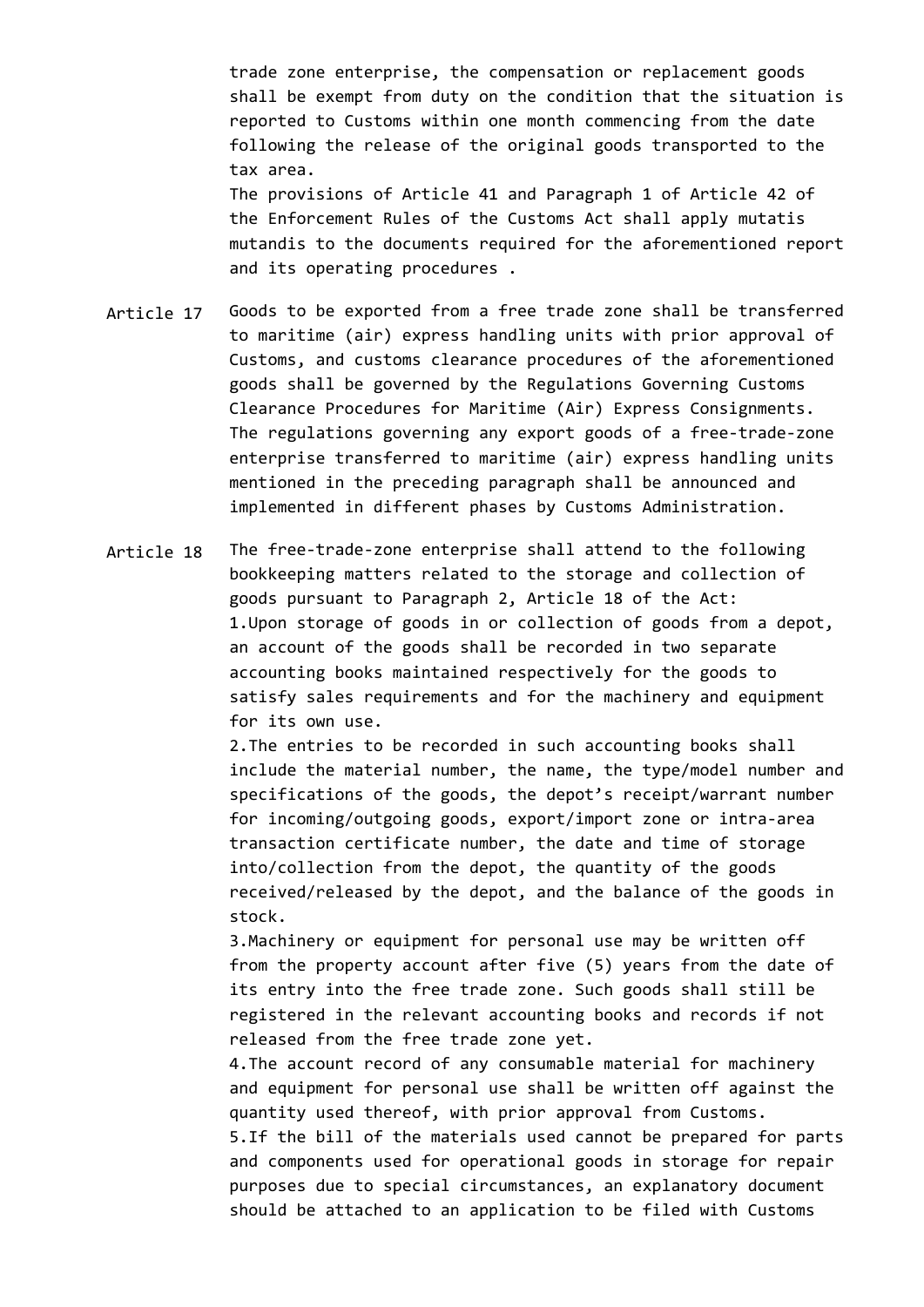before the repair and the account record shall be written off against the quantity used thereof, if approved. The list of actual quantity used shall be provided to Customs for further inspection before the fifth day of the following month. If the application is not filed in accordance with this provision, the account record shall not be written off against the quantity used.

6.In case of any natural reduction of quantity of any stored goods due to the nature of the goods, the account record may be written off if the shortfall is confirmed by Customs. 7.The duration of the storage of goods transported into a depot shall be free from any limitation provided, however, that for goods with a storage duration over two (2) years, a list thereof shall be printed out and made available for inspection by Customs.

8.A free-trade-zone enterprise shall be equipped with the necessary computer equipment capable of printing out relevant account records and statements, which shall be made accessible to Customs for remote verification and retrieval of relevant data and information.

9.A free-trade-zone enterprise having been approved by the Customs authority to transport goods to a tax area on a monthly consolidated declaration basis or to be commissioned by a contractor in a tax zone to perform processing, repair, inspection or testing without adding non-taxed raw material shall establish and maintain "The Records of the Revolving Use of the Deposit Furnished by Free-Trade-Zone Enterprises for the Transport of Goods to a Tax Area on a Monthly Consolidated Declaration Basis" and record thereon the data and information pertaining to the payment of the deposit, the shipping date, the name of the manufacturer, and the description, specifications, model number, material number, quantity, and price of the goods, as well as the estimated amount of tax payable in order to withdraw the goods from the free trade zone in batches within the ceiling of the deposit. Upon completion of the monthly consolidated declaration and approval by Customs for the release of the goods, the ceiling of the deposit shall be reinstated in accordance with the originally estimated amount of duty/tax payable in respect of each item of the goods released from the free trade zone.

Article 19 The free-trade-zone enterprise shall attend to the following book-keeping matters related to the reconditioning, processing, manufacturing, repair, inspection and/or testing of goods pursuant to Paragraph 2, Article 18 of the Act: 1. In the case that the reconditioning, processing, manufacturing, repair, inspection and/or testing of any goods by a free-trade-zone enterprise results in any change in the name,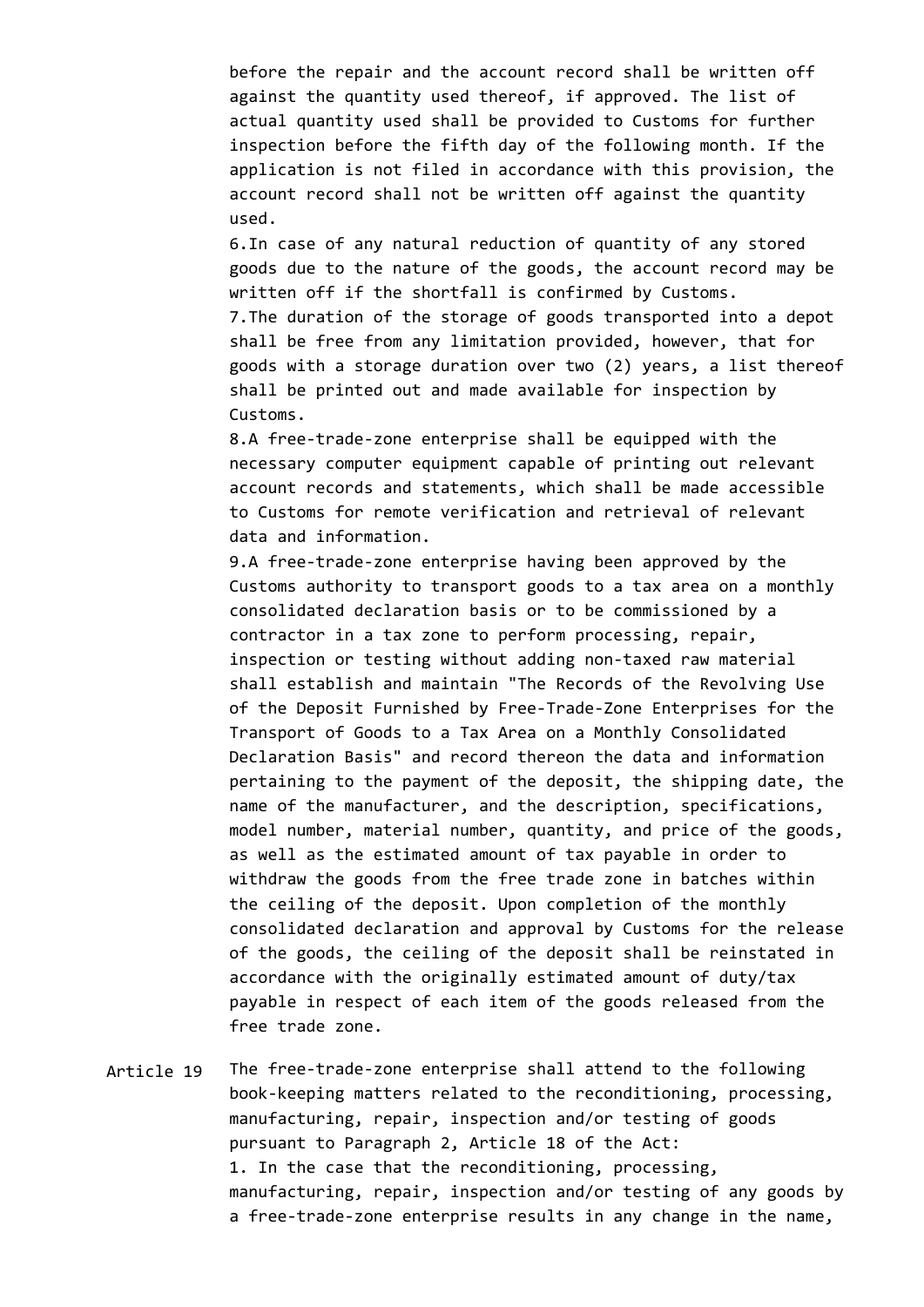specifications, type/model number, and/or material number of such goods, the account records of such goods shall be entered based on the new material number; furthermore, the original account records of the goods shall be canceled in accordance with the bill of materials and relevant documents submitted to Customs for further inspection before the exportation, storage or domestic sale of the goods. If the application is not filed in accordance with this provision, the account record shall not be written off. However, where the material number remains unchanged, the relevant account records of the goods shall still be entered and maintained under the account of the original material number.

2. In the case that goods are processed or manufactured by a free-trade-zone enterprise, the free-trade-zone enterprise may choose to prepare a bill of materials quantity with or without attrition on the basis of their nature and types.

3. In the case that a contractor in a tax zone or bonded zone commissions to perform processing repair, inspection, or testing as set forth in Article 9 or Article 10, if the name, specification, model number or material number of the original goods is changed, the bill of materials shall be prepared and submitted to the management authority or Customs for further inspection . If any alteration has been made to the approved bill of materials, it shall be sent to the Customs for reference.

4. Waste material, waste and scraps generated in the course of production shall be kept in separate storage, and a list there of shall be prepared and submitted to the management authority; the management authority shall dispose of such waste and scraps in the presence of Customs. Waste and scraps with residual value may be imported to tax areas after leviable duty and dues thereon have been assessed or exempted.

5. Waste material, waste and scraps generated in the course of testing, inspection, and/or processing contracted to a contractor outside the free trade zone shall be declared when the waste and scraps are shipped back to the free trade zone and shall be disposed of in accordance with the preceding Subparagraph.

6. For the waste material, waste and scraps referred to in the preceding subparagraph,if the contractor outside the free trade zone sets up a surveillance system for 24-hour continuous video recording or dynamic motion detection video recording, dedicated storage space and sound account control mechanism, the goods may remain outside the free trade zone with the approval of the management authority. The management authority shall dispose of such waste and scraps outside the free trade zone in the presence of Customs. Waste and scraps with residual value shall be subject to assessment or exemption of taxes.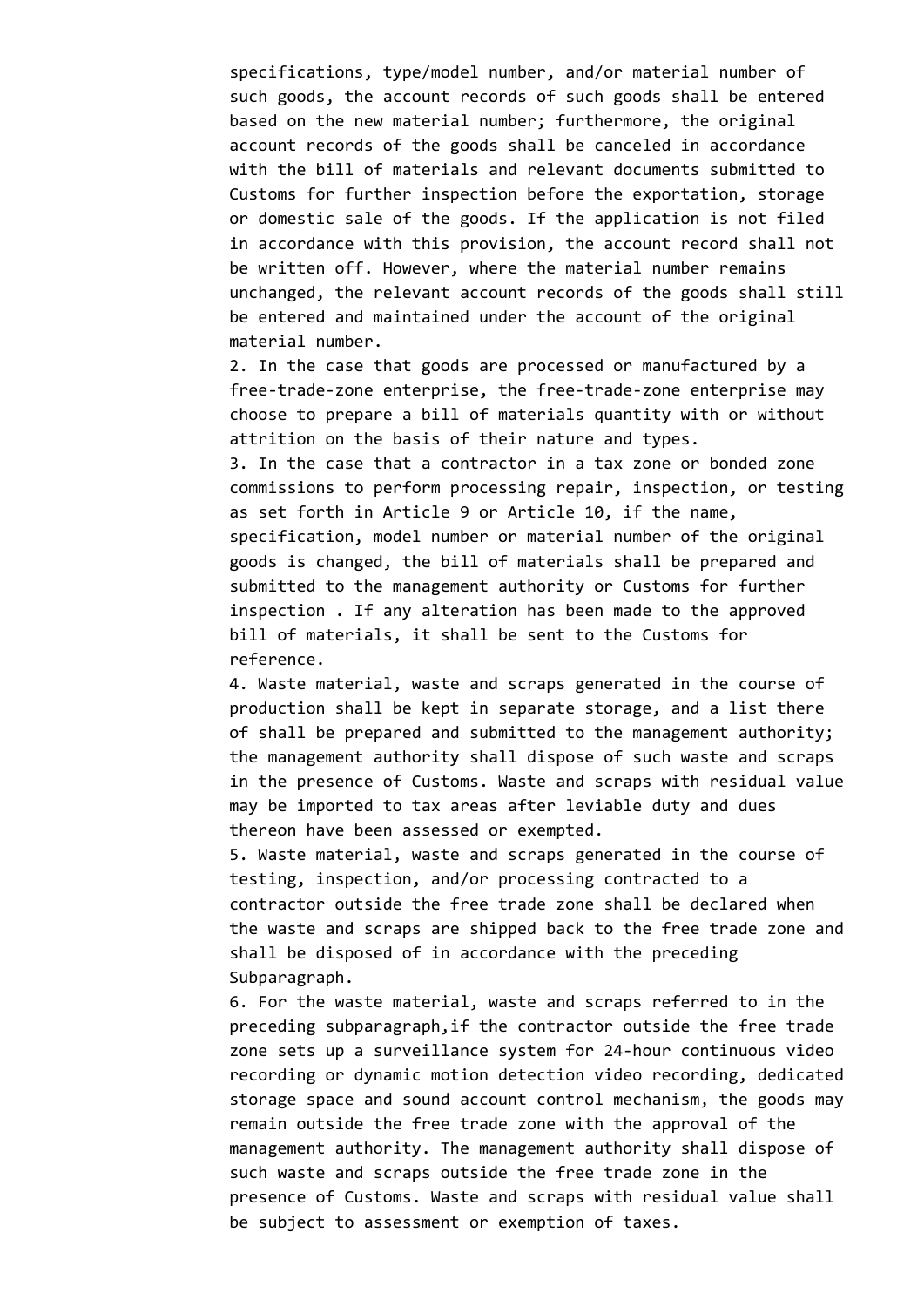Article 20 The free-trade-zone enterprise shall attend to the following book-keeping matters related to the loss of goods due to theft or damage by disasters pursuant to Paragraph 2, Article 18 of the Act:

> 1. Where any of the duty-free goods in the possession of a freetrade-zone enterprise are lost by theft, the free-trade-zone enterprise shall report such matter to the free trade zone management authority and the police office and obtain a certificate; moreover, the free-trade-zone enterprise shall further make supplementary payment of import duty leviable thereon and cancel the relevant account records of the lost goods within three (3) months from the day following the date of such theft, except under any extraordinary situation, in which case, an application may be filed with the Customs for the furnishing of a guarantee deposit by the enterprise in exchange for a provisional exemption from the supplementary payment of import duty leviable thereon provided, however, that the duration of such provisional tax exemption shall in no case be longer than six (6) months beginning from the day following the date of such theft. In the event that the lost goods can not be recovered upon expiry of the foregoing grace period, the Customs shall offset the guarantee deposit against the taxes so as to close the pending case; the guarantee deposit prepaid for the portion of the lost goods which has been recovered, if any, shall be refunded.

> 2. Where any of the duty-free goods in the possession of a freetrade-zone enterprise are damaged by flood, typhoon, fire or any other types of natural disasters during the period of storage thereof, and the damage has been declared within one week from the day following the date of termination of the fact of such disaster as justified by the free trade zone management authority, such damaged goods may be canceled from the account records thereof after verification; and the waste generated therefrom shall be subject to assessment or exemption of the taxes in accordance with Subparagraph 4 of the preceding Article.

When any of the duty-free goods in the possession of a freetrade-zone enterprise have no more commercial value, the said goods may be governed in accordance with Subparagraph 4 of the preceding Article.

Article 21 The free-trade-zone enterprise shall attend to the following matters related to the annual inventory process pursuant to Article 20 of the Act: 1. A notification shall be submitted to Customs and recognized by Customs no less than two (2) weeks before the scheduled inventory date.

2. In performing annual inventory, all goods shipped outside the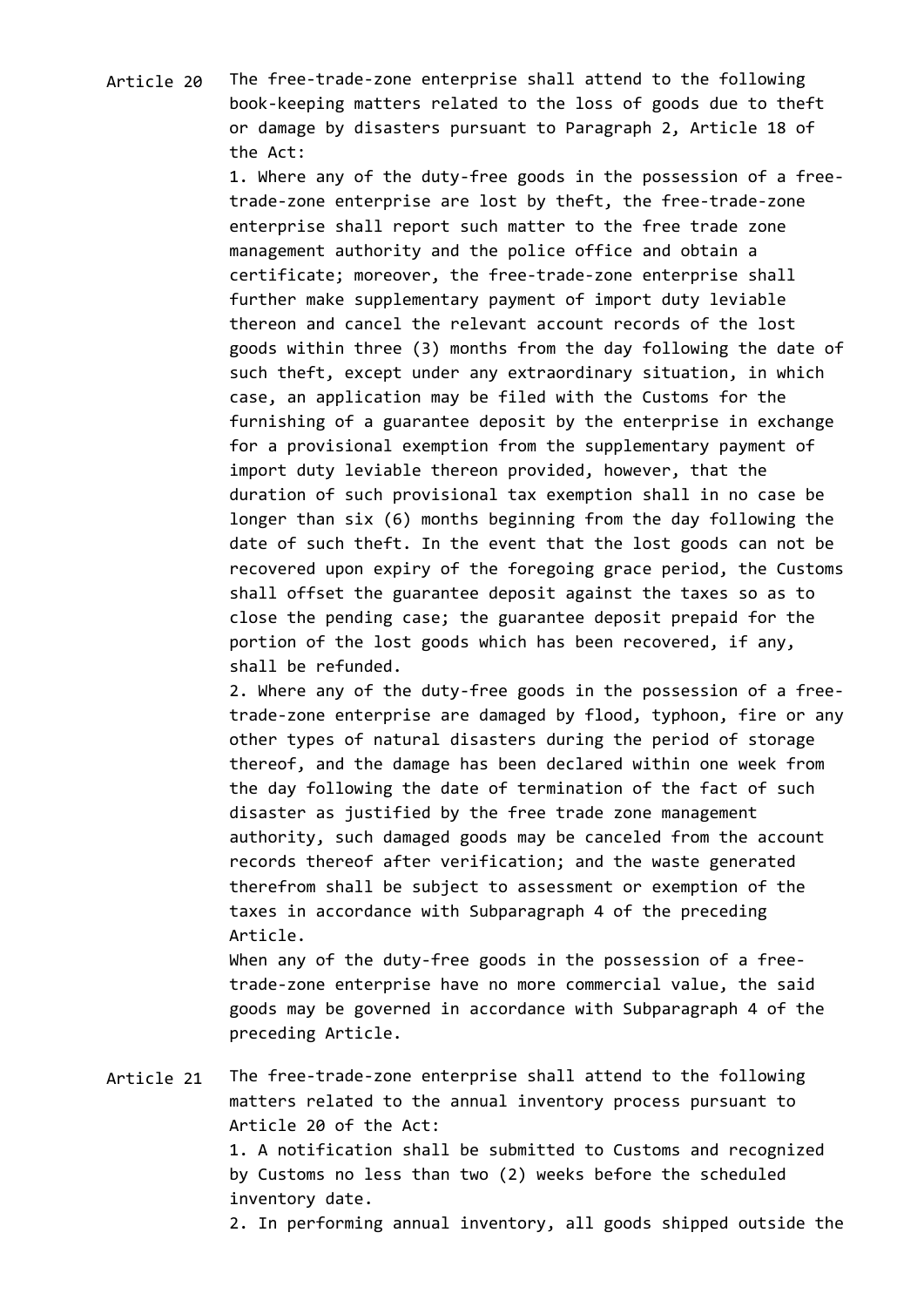free trade zone for the purpose of processing, repair, inspection, testing and exhibition with the approval of Customs shall be fully shipped back, included in the inventory and canceled. If any goods cannot be shipped back due to any reason, an application shall be filed with Customs for approval to conduct annual inventory outside the free trade zone on the same date.

3. The minimum length of time from the date of inventory check in the preceding year to the annual inventory check date of the current year shall be not less than ten (10) months, while the maximum length of time shall not exceed fourteen (14) months; however, the aforesaid intervals may be shortened or extended in the case of extraordinary situations, with prior approval of Customs.

4. In the case of any goods approved to be placed under the monthly consolidated declaration of a free-trade-zone enterprise, a consolidated customs declaration form shall be presented to Customs for the customs clearance process before the scheduled inventory check date.

5. Upon conclusion of the annual inventory check, the freetrade-zone enterprise shall prepare two copies of inventory lists and final settlement statements, respectively, of the goods for sales requirements inside and outside the free trade zone and of the machinery and equipment for its personal use inside the free trade zone. The inventory lists shall be submitted to Customs for future inspection within one month from the day following the date of the conclusion of the inventory check. Where circumstances require, an application for a onemonth extension may be filed with Customs prior to the expiration of said deadline.

6. Raw materials under the same material number that are already stored in a tax-free or taxed manner shall be included in the inventory upon annual closing and the account for tax-free and taxed goods shall be written off against the actual quantity used. If the actual quantity used cannot be verified, the quantity of raw tax-free materials shall be written off with priority. In case of an inventory shortage of taxed raw materials, a supplemental payment of import duty to Customs shall be processed.

7. Where an inventory shortage is found during the inventory inspection process conducted by Customs in accordance with Subparagraph 5, a supplementary payment of import duty to Customs shall be processed and statements shall be prepared within 10 days from the day following the date on which the supplemental tax notice was issued by Customs. Where an inventory surplus is found during the inventory inspection conducted by Customs, an explanation shall be made, and at the same time the records on the accounting books shall be updated.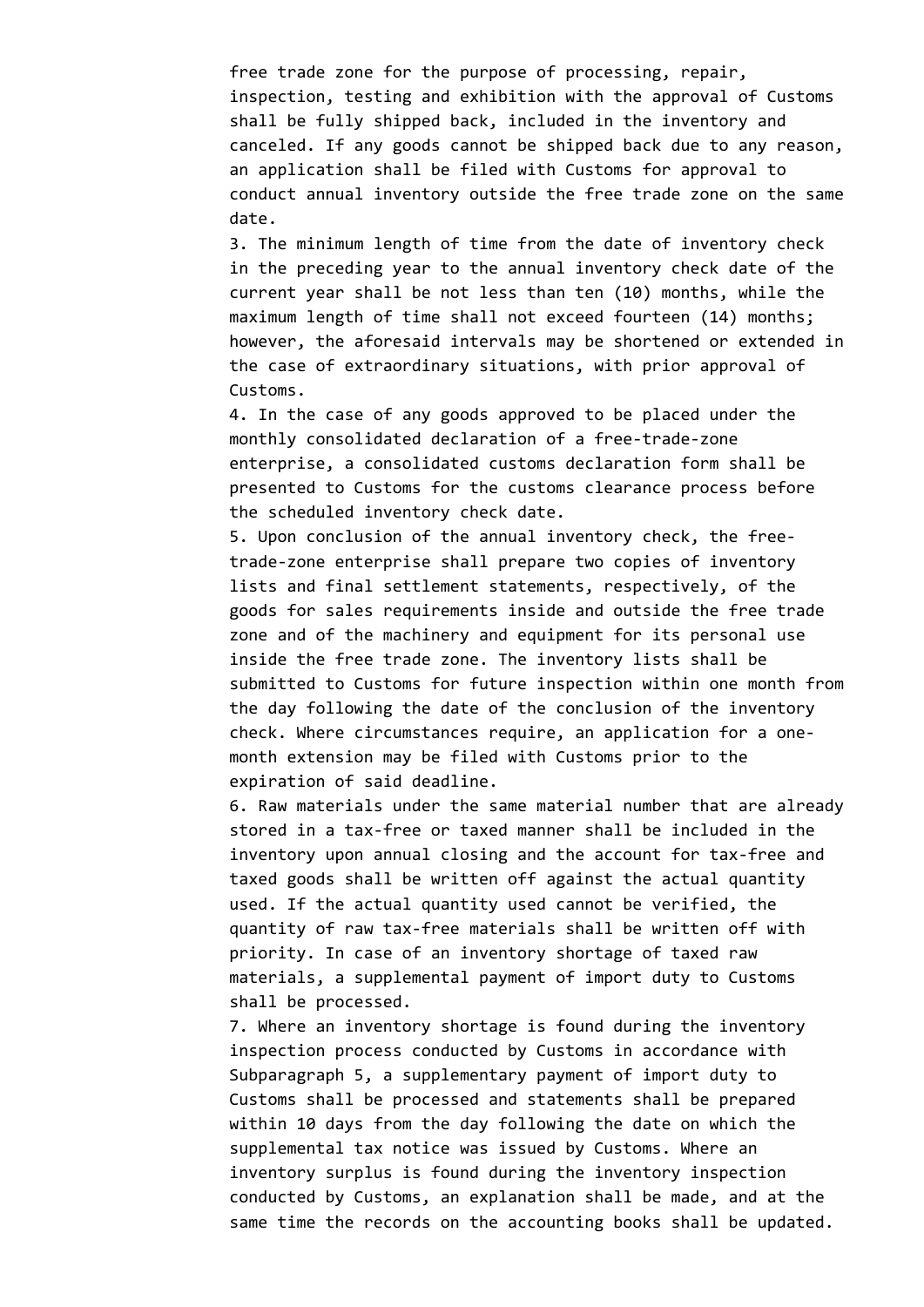Article 22 Where a free-trade-zone enterprise is approved to close down its business operation, or its operation permit is invalidated or revoked, it is required to attend to the following matters pursuant to Article 31 of the Act:

> 1. The free-trade-zone enterprise shall stop the storage of duty-free goods from the day following the date of the approval of the free trade zone management authority for the closing of the operation.

2. The free-trade-zone enterprise shall, within two (2) weeks from the day following the date of approval of the management authority, conduct the closing inventory check, and prepare and submit inventory lists and final settlement statements according to the regulations.

3. In the event of an inventory shortage of any duty-free goods or machinery and equipment for its own use, supplementary payment of leviable duty shall be made to the Customs; the remaining goods, machinery and equipment for its own use in stock shall be subject to the monitoring and control of the free trade zone management authority before the processing of transfer or tax assessment or exemption for such goods or reexport of the goods.

If the free-trade-zone enterprise fail to make the closing stock referred to in the preceding paragraph, Customs may impose the duties and taxes payable based on the book inventory.

Article 23 When an application for establishment of a free-trade-zone enterprise is approved in accordance with Paragraph 2, Article 31 of the Act and if the establishment approval is canceled or withdrawn by a decision during the establishment stage, the following matters shall be carried out:

> 1. Stop the storage of personal use machinery and equipment from the day following the date of the decision by the management authority of the free trade zone.

2. Supplemental tariffs, goods tax, business tax, promotion trade service fees and commercial harbor service fees that were waived during the establishment period shall be paid, except if the exportation of the original goods is reinstated within six months from the day following the date of the decision by the management authority of the free trade zone.

3. Before the relevant supplemental taxes are paid for the goods under the previous Subparagraph or before the exportation is reinstated, the management authority of the free trade zone shall exercise supervision in accordance with Paragraph 3, Article 31 of the Act.

Article 24 A free-trade-zone enterprise shall attend to the following matters related to the control and management of goods pursuant to Paragraph 3, Article 18 of the Act: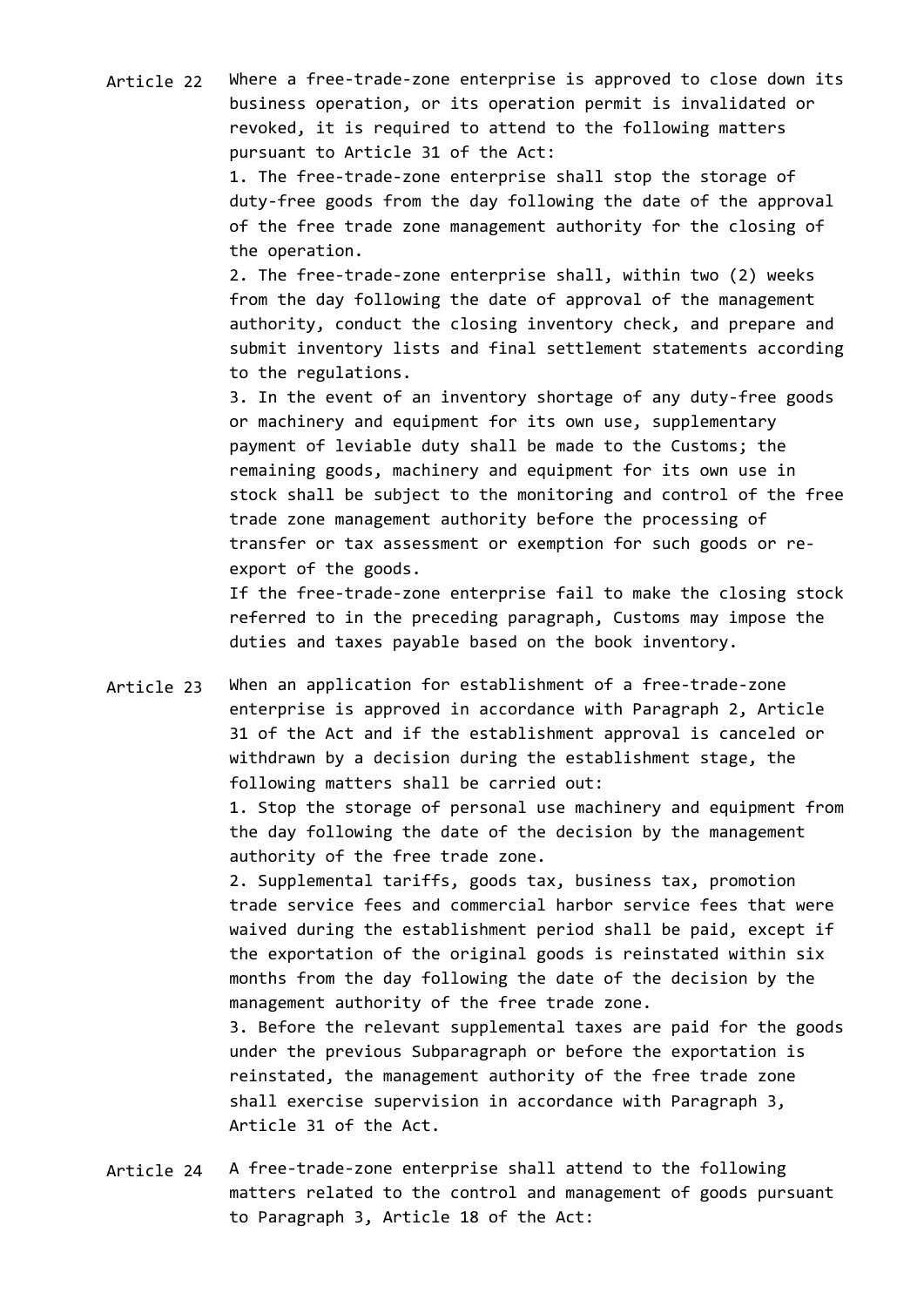1. The free-trade-zone enterprise shall be equipped with a complete computerized control and management system for the operation of the storage, collection, storage position, stock record changes, and entry and exit of cargo containers (or goods) to and from the factory (or premises). The relevant computer data and records as well as supporting certificates and documents shall be kept for three (3) years.

2. The security guard shall be stationed at the gate to take charge of the security and verification check of the cargo containers (or goods) entering/leaving the factory (or premises).

3. Under any of the following circumstances, a notice shall be given to the Customs:

(1) Where cargo containers (or goods) are lost due to theft or stealthy substitution;

(2) Where the seal is lost, damaged, broken and missing, or suspected to have been forged or altered, or the serial number of the seal is inconsistent with that as indicated in the " Container (Cargo) Note and Entry/Exit Permit" (hereinafter referred to as the "Container (Cargo) Note"),or the reading and comparing functions of electronic (paper)seals are abnormal ; (3) Where the Container (Cargo) Note has been obliterated and/or altered;

(4) Where the cargo container (or goods) is found to have been sandwiched with other articles, or has a false bottom; (5) Where the cargo container (goods) delayed its arrival at or

fails to enter the free trade zone as scheduled;

(6) Where the name of the goods entered into or released from a depot is inconsistent with that originally reported;

(7) Where any goods prohibited from entering the free trade zone are found;

(8) Where any goods in storage are found damaged as a result of flood, typhoon, fire or any other natural disaster; (9) Where the inventoried quantity of any goods is inconsistent

with the booked balance of the same goods;

(10) Where the labeling of origin of goods is found to be obviously inconsistent ;or

(11) Upon discovery of any other illegal, law-violating and/or extraordinary event.

Article 24-1 In conformity with the following requirements, where foreign container cargos, other than tobacco, alcohol and the agricultural, fisheries, and animal products of Mainland China which are not permitted for importation by the Ministry of Economic Affairs, are transported by a free-trade-zone enterprise, the enterprise may apply to Customs on a case-bycase basis for the exemption from opening the container to be entered and permission to store the container in its original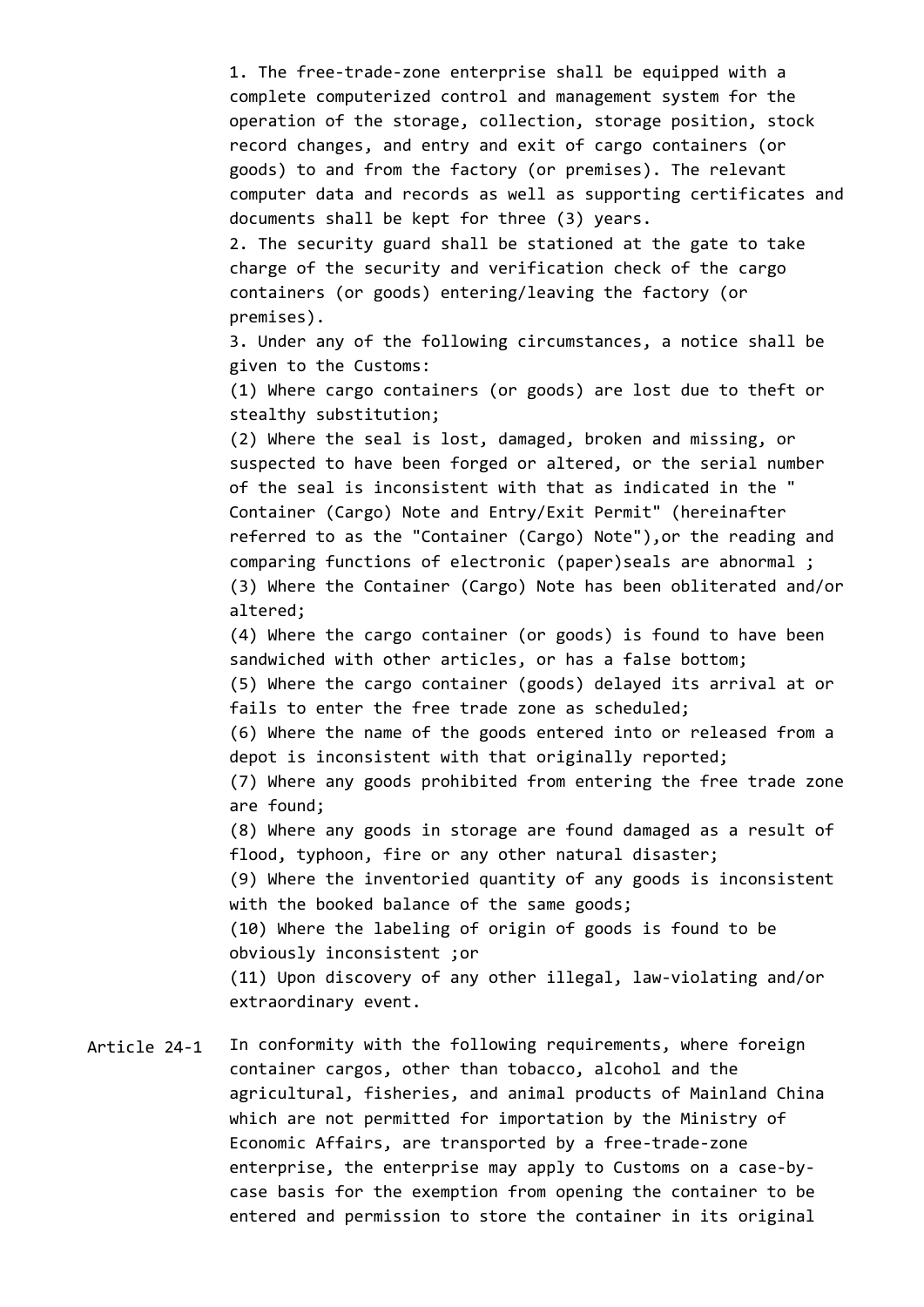condition in the outdoor storage facility of that enterprise: 1. The enterprise has been running business for one year or more.

2. Within one year before the application, the number of penalties imposed on the enterprise in accordance with the Act does not exceed three and the enterprise is not suspended from transporting and storing goods.

3. The whole containerized cargo has the same product name and a detailed list of the packing lists or the container contents is provided .

4. The operating area of a free-trade-zone enterprise is equipped with an outdoor storage facility and a surveillance system for 24-hour continuous video recording or dynamic motion detection video recording, which can be recorded and retained for at least 30 days.

5. Container shall be sealed with self-prepared seals or Customs seals during its storage in the place of the free-trade-zone enterprise.

6. The free-trade-zone enterprise shall record the container marks, numbers, seal numbers and storage spaces in the accounting books and take note of the entry and storage of the unopened original container.

7. The reporting procedures shall be completed at the container terminal before the container cargo is entered in and stored. After storing goods in accordance with the preceding paragraph, if a free-trade-zone enterprise is found to make false, incorrect statement(s) in any report filed with the Customs or conduct smuggling, it shall not apply for exemption from opening the container to be entered within one year from the date that punishment is imposed.

The storage container as prescribed in Paragraph 1 shall not be opened during its storage. However, in the event of special circumstances, the free-trade-zone enterprise may, upon approval by Customs, open or replace the container and set up a book to keep the sealing and unsealing records under the precondition that the goods in the container do not enter or exit the freetrade-zone enterprise in partial shipment.

## Article 25 A depot located within a free trade zone shall attend to the following control and management matters pursuant to Paragraph 3, Article 18 of the Act:

1. For any foreign goods which have been unloaded and stored at a Depot in a free trade zone, the Depot shall verify the import manifest, check and accept the goods, and confirm the storage position, and thereafter transmit such warehousing information to the Customs.

2. For any goods transported to a Depot in a free trade zone from a tax area, a bonded factory, a bonded Depot, or a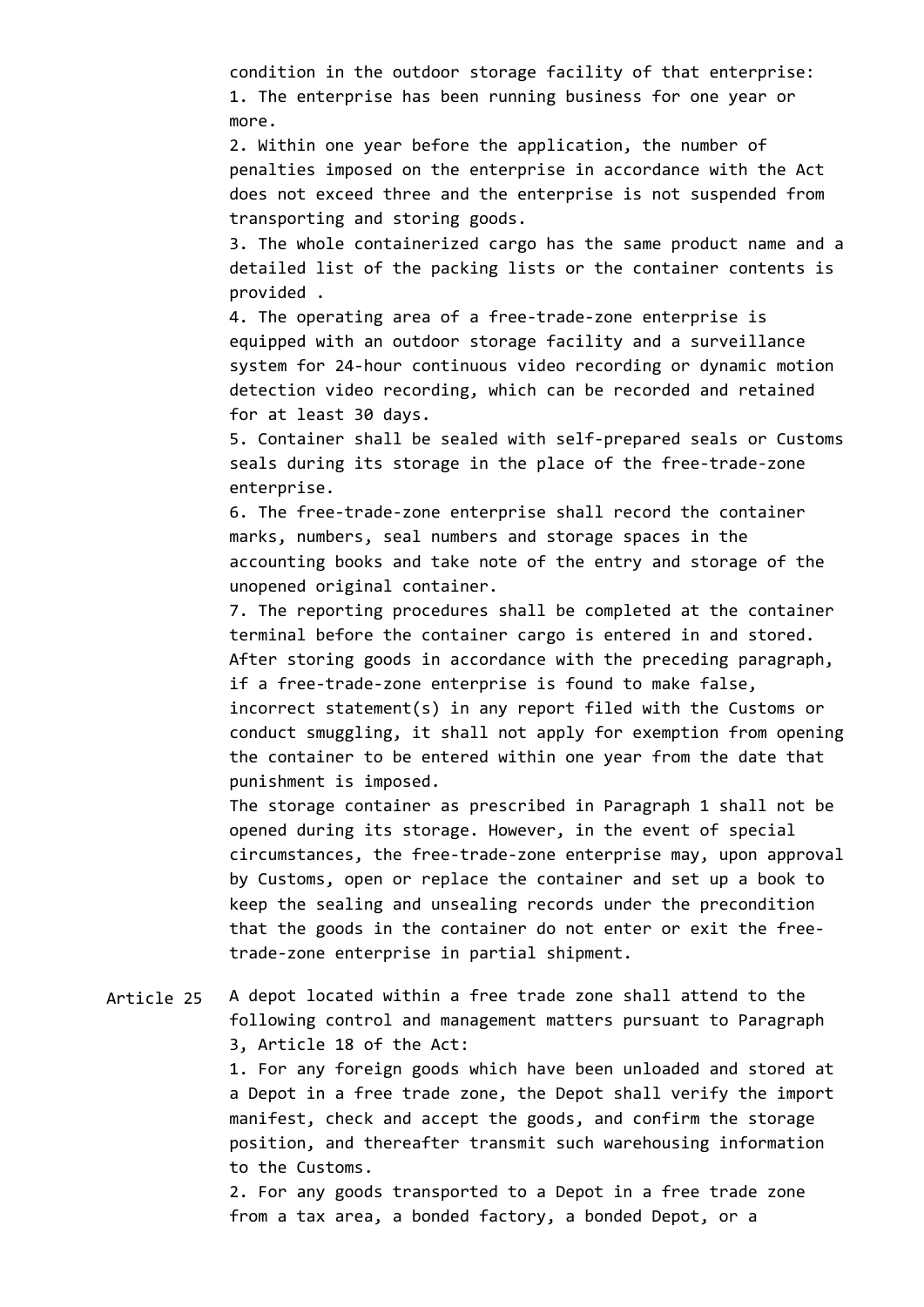logistics center, the Depot shall check and accept the goods, confirm the storage position, transmit the information supporting the entry of the export goods into the Depot, as well as receive the release notice from the Customs so as to facilitate the collection of the goods by the free-trade-zone enterprise.

3. For any goods which are transported to a Depot in a free trade zone from an export processing zone, a science park, an agriculture-based technology park, or any other free trade zone, the Depot shall check and accept the goods against the release notice issued by the Customs and shall make such goods available for collection by the free-trade-zone enterprise. 4. For any export goods of a free-trade-zone enterprise which have been transported to and stored at a Depot in that free trade zone, the Depot shall transmit to the Customs the information supporting the entry of the export goods into the Depot, and receive the release notice against which it may subsequently have such goods containerized (or palletized) and further loaded on board the shipping vessel (aircraft). In case that the goods must be shipped out of the free trade zone for export, a separate Container (Cargo) Note shall be issued, and the goods shall be sealed up before the same are released from the free trade zone.

5. For any goods which are transported by a free-trade-zone enterprise to another free trade zone, the Depot shall, after having checked and accepted the goods for storage, transmit to the Customs the warehousing information of the goods, and receive the Customs' issued release notice against which it may issue the Container (Cargo) Note and release the goods from the free trade zone. In the case that the goods must be sealed up, the sealing procedures shall be processed in accordance with the regulations of the Customs.

6. For any goods which are transported by a free-trade-zone enterprise to a tax area or a bonded area, the Depot shall, after having checked and accepted the goods for storage, transmit to the Customs the warehousing information of such goods, and receive the Customs' issued release notice against which it may issue the shipping order and release the goods from the free trade zone. In the case that the goods must be sealed up, the sealing procedures shall be processed in accordance with the regulations of the Customs.

7. Any goods approved to be placed under the monthly consolidated declaration of a free-trade-zone enterprise may not be transported to and stored in a Depot located within the free trade zone.

Article 26 The security guard unit stationed at the gate of a free trade zone shall attend to the following matters related to the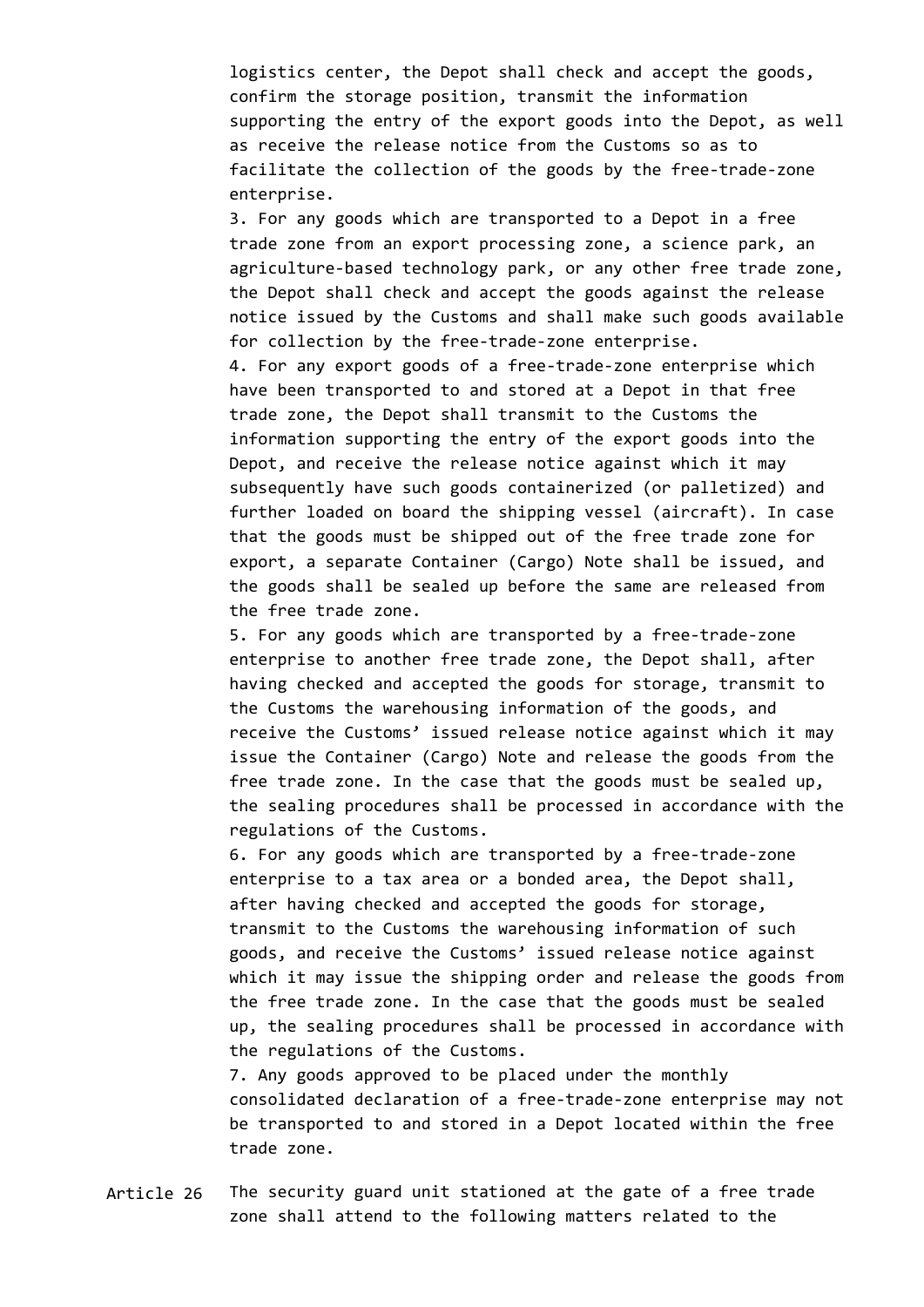control and management of the goods pursuant to Paragraph 3, Article 18 of the Act:

1. For any sea cargo containers (goods) which are unloaded from the vessel or shipped into the free trade zone from other areas, the security guard unit at the gate of the free trade zone shall check and verify that the markings, numbers and seals of the cargo containers (goods) are consistent with those as indicated in the Container (Cargo) Note and the special permit or transshipment permit message issued by the Customs, and confirm the seals are intact, and may thereafter process the entry of such cargo containers (goods) into the free trade zone, and thereafter transmit the updated status of the containers to the Container Dynamic Status System.

2. For any air cargo containers (goods) which are unloaded from the aircraft or shipped into the free trade zone from other areas, the security guard unit at the gate of the free trade zone shall check and verify that the serial numbers of the Container (Cargo) Note and the serial mark of the transportation means of bonded goods, or of the dedicated fleet vehicles of the free trade zone are consistent with those as indicated in the special permit or the trans-shipment permit message issued by the Customs, and confirm that the seals affixed thereon are intact, and thereafter handle the entry of the cargo containers (goods) into the free trade zone.

3. For goods which are shipped to a free trade zone from a bonded warehouse or a logistics center, the security guard unit at the gate of the free trade zone shall check and verify that the serial mark of the transportation means of bonded goods, vehicles of the logistics center, or the dedicated fleet vehicles of the free trade zone are consistent with those indicated in the Container (Cargo) Note, and confirm that the seals affixed are intact, and may thereafter process the entry of the goods into the free trade zone.

4. For any goods which are completed customs clearance and release procedures shipped to a free trade zone from an export processing zone, a science park, an agriculture-based technology park or another free trade zone, the security guard unit at the gate of the free trade zone shall check and verify that the seal mark of the transportation means of bonded goods or the dedicated fleet vehicles of the free trade zone are consistent with those indicated in the Container (Cargo) Note, and confirm that the seals affixed are intact, and may thereafter process the entry of the goods into the free trade zone. For any goods in an export processing zone, a science park, or an agriculturebased technology park, the security guard unit at the gate shall check and verify the goods to be consistent with the Container (Cargo) Note and may thereafter process the entry of the goods into the free trade zone.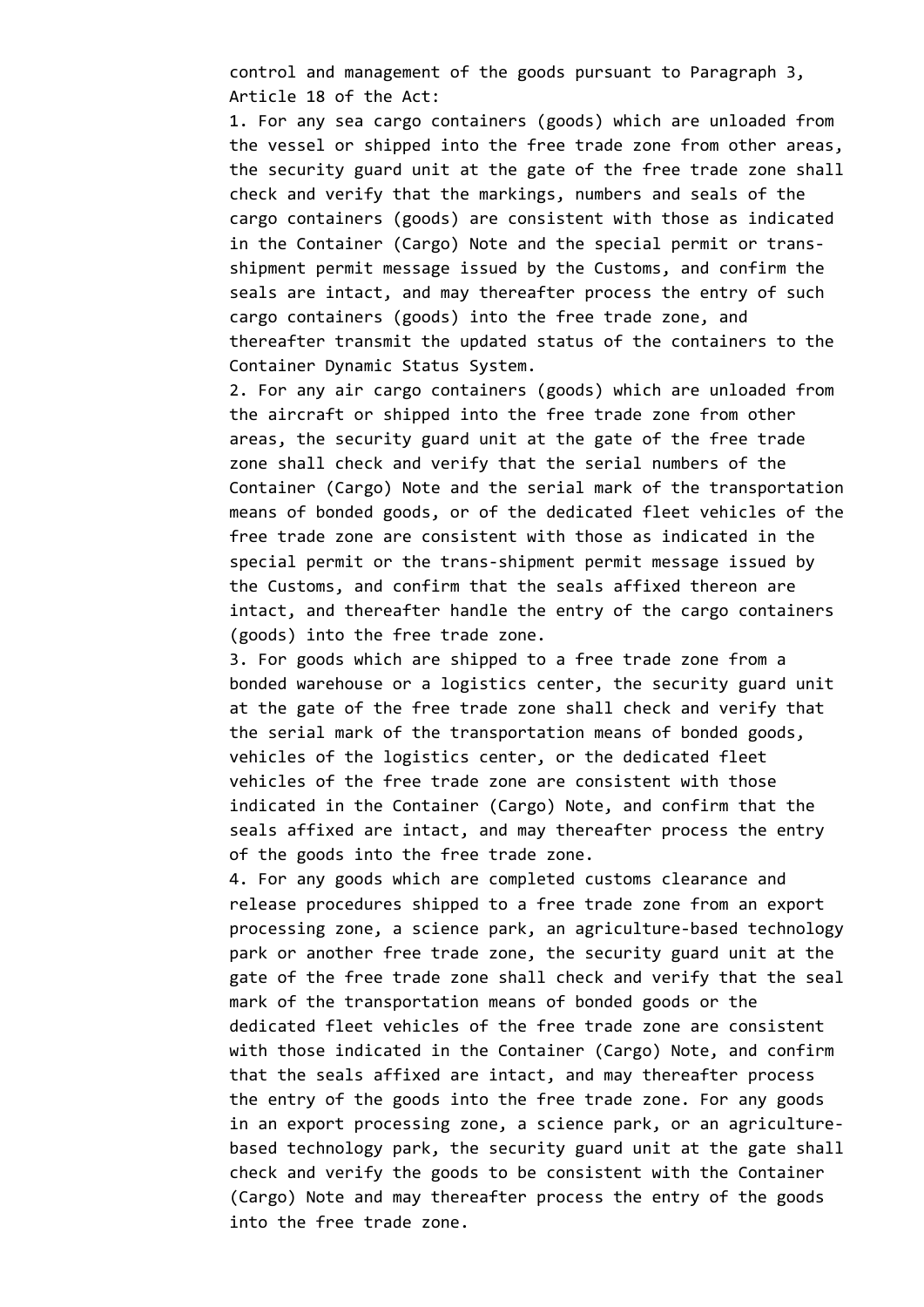5. For any goods which are shipped to a free trade zone from a tax area, a private bonded warehouse or a bonded factory, the security guard unit at the gate shall check and verify the goods to be consistent with the Container (Cargo) Note and may thereafter process the entry of the goods into the free trade zone.

6. For any goods which are to be exported from a free trade zone by a shipping vessel (aircraft) outside the free trade zone, the security guard unit at the gate of the free trade zone shall check and verify the Container (Cargo) Note issued by the Depot in the free trade zone against the relevant release message before releasing such goods.

7. For any goods which are shipped from a free trade zone to another free trade zone, a bonded area, or a tax area, the security guard unit at the gate of the free trade zone shall check and verify the Container (Cargo) Note issued by the Depot in the free trade zone against the relevant release message before releasing such goods.

8. Where the goods of a free-trade-zone enterprise are transported out of and returned to the free trade zone as a result of undergoing an outsourced repair, the test, inspection, processing, and the transportation and return of the goods shall be processed pursuant to the provisions of Articles 5 and 7. Where the goods are transported out of and returned to the free trade zone due to other special causes, the security guard unit at the gate shall attend to the matters in accordance with the approval documents issued by the Customs.

9. For empty cargo container(s) going in or out of a free trade zone, the security guard unit at the gate of the free trade zone shall allow the entry and exit of the container(s) against the Container (Cargo) Note, and the empty container shall be opened by the shipper to facilitate the physical check conducted by the security guard.

10. Information concerning the status of incoming and outgoing cargo containers shall be recorded, on a real time basis, in the goods control system of the free trade zone by the security guard unit at the gate of the free trade zone and shall be made available for on-line verification by the Customs. The computer records and supporting documents shall be kept for one year. 11. Where the goods or machinery and equipment placed under the monthly consolidated declaration are in urgent need of being shipped out of the free trade zone for repair, the security guard unit at the gate of the free trade zone shall process the entry and release according to the Container (Cargo) Note. Where the said goods or machinery and equipment are shipped back to the gate of the free trade zone, and are selected for sampling inspection through the sampling mechanism, the security guard at the gate shall detain the said goods and inform the Customs to